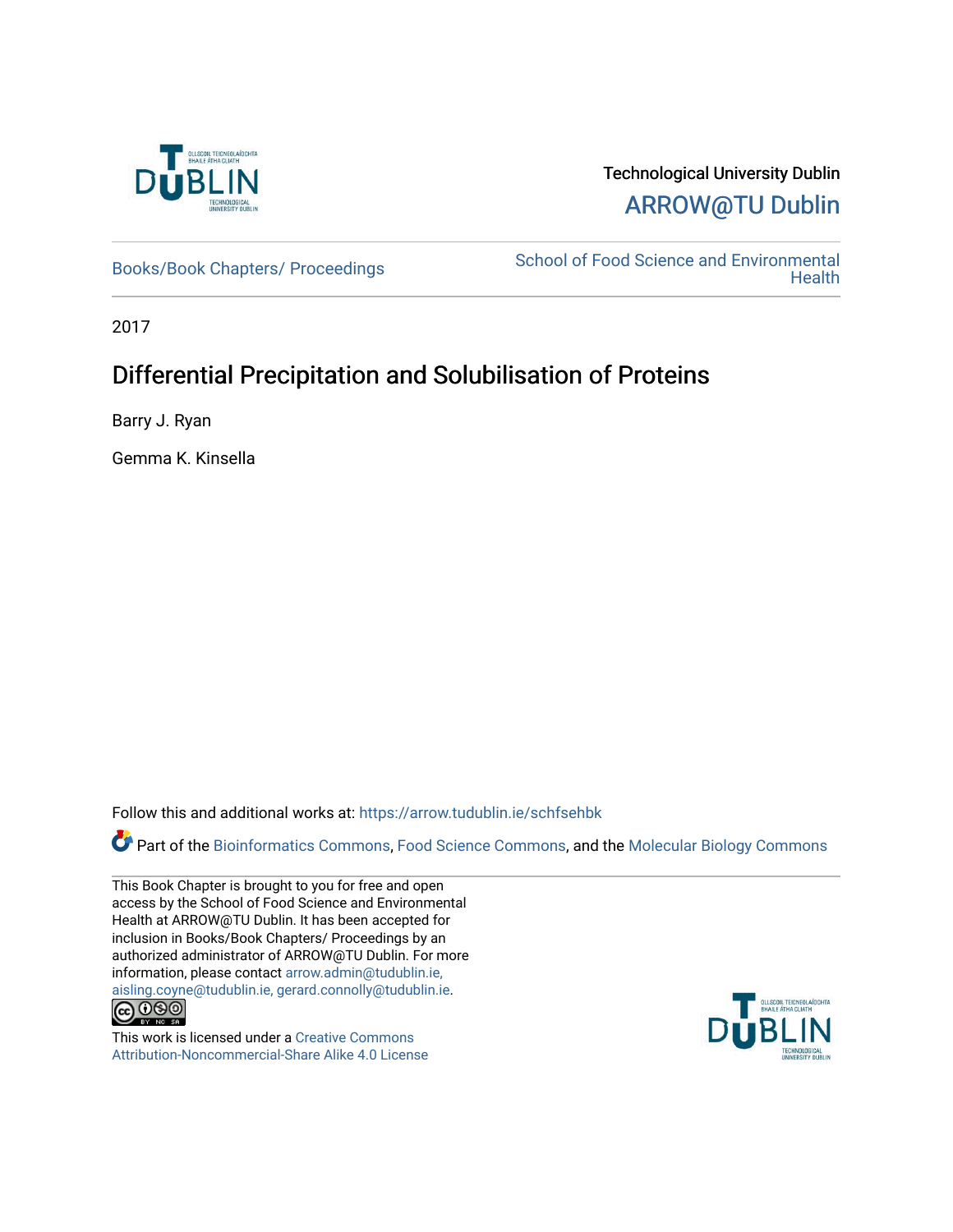#### **Differential Precipitation and Solubilisation of Proteins.**

#### Barry J. Ryan and Gemma K. Kinsella

School of Food Science and Environmental Health, Dublin Institute of Technology, Cathal Brugha Street, Dublin 1, Republic of Ireland.

#### Email: barry.ryan@dit.ie

#### **Summary/Abstract**

Differential protein precipitation is a rapid and economical step in protein purification and is based on exploiting the inherent physicochemical properties of the polypeptide. Precipitation of recombinant proteins, lysed from the host cell, is commonly used to concentrate the protein of choice before further polishing steps with more selective purification columns (e.g. His-Tag, Size Exclusion etc.). Recombinant proteins can also precipitate naturally as inclusion bodies due to various influences during over-expression in the host cell. Although this phenomenon permits easier initial separation from native proteins, these inclusion bodies must carefully be differentially solubilised so as to reform functional, correctly folded proteins. Here, appropriate bioinformatics tools to aid in understanding a protein's propensity to aggregate and solubilise are explored as a backdrop for a typical protein extraction, precipitation and selective resolubilisation procedure, based on a recombinantly expressed protein.

## **Key Words**

Ammonium Sulphate precipitation, Bioinformatics, Inclusion body solubilisation, Protein refolding, Trichloroacetic Acid precipitation, Three Phase precipitation.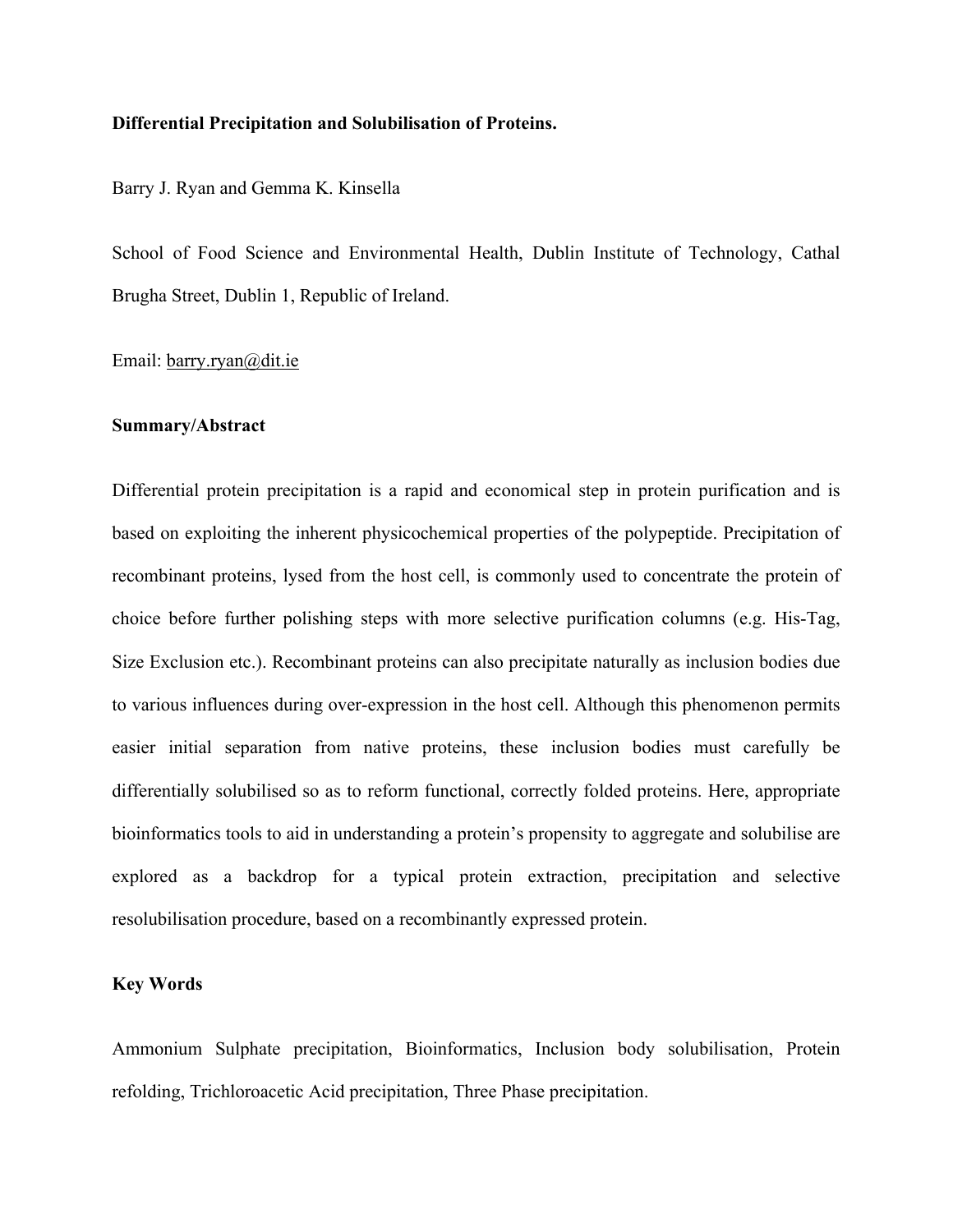#### **1. Introduction**

Protein precipitation can be caused by the differential solubility between a protein-rich soluble phase and a solid chemical precipitant. Soluble proteins can be insolubilised by interaction with a suitable precipitant that decreases the protein's attraction to the solvent and increases the protein's attraction to other protein molecules, resulting in protein accumulation and eventually precipitation. The addition of low molecular weight substances, such as glycerol, polyethylene glycol and sucrose, and high molecular weight substances such as serum albumin, can have significant effects on protein structure and stability. Preferential hydration of a protein molecule caused by the presence of these additives can increase the protein's stability. Certain salts can also exert a stabilising effect by 'salting out' hydrophobic residues of a protein, causing the molecule to adapt a more compact, stable structure **(***1***)** frequently resulting in precipitation. The use of such protein precipitating molecules is an empirical process, the effects of any given substance on a protein must be determined experimentally. The use of additives can not only be used as a simple approach to increase the stability of a given protein, but also to actively effect protein precipitation. Protein precipitation can be used as a crude protein clean-up method from cell lysates, readily employed after bacterial over-expression of recombinant proteins.

Differential solubilisation of proteins is often employed for proteomic analyses **(***2, 3***)**, but it too can offer an alternative purification technique for non-soluble recombinant proteins expressed in heterologous hosts. Recombinant proteins expressed as inclusion bodies can be readily separated from the host cell protein matrix, however careful solubilisation and refolding are critical for obtaining suitable recombinant proteins for further downstream processes.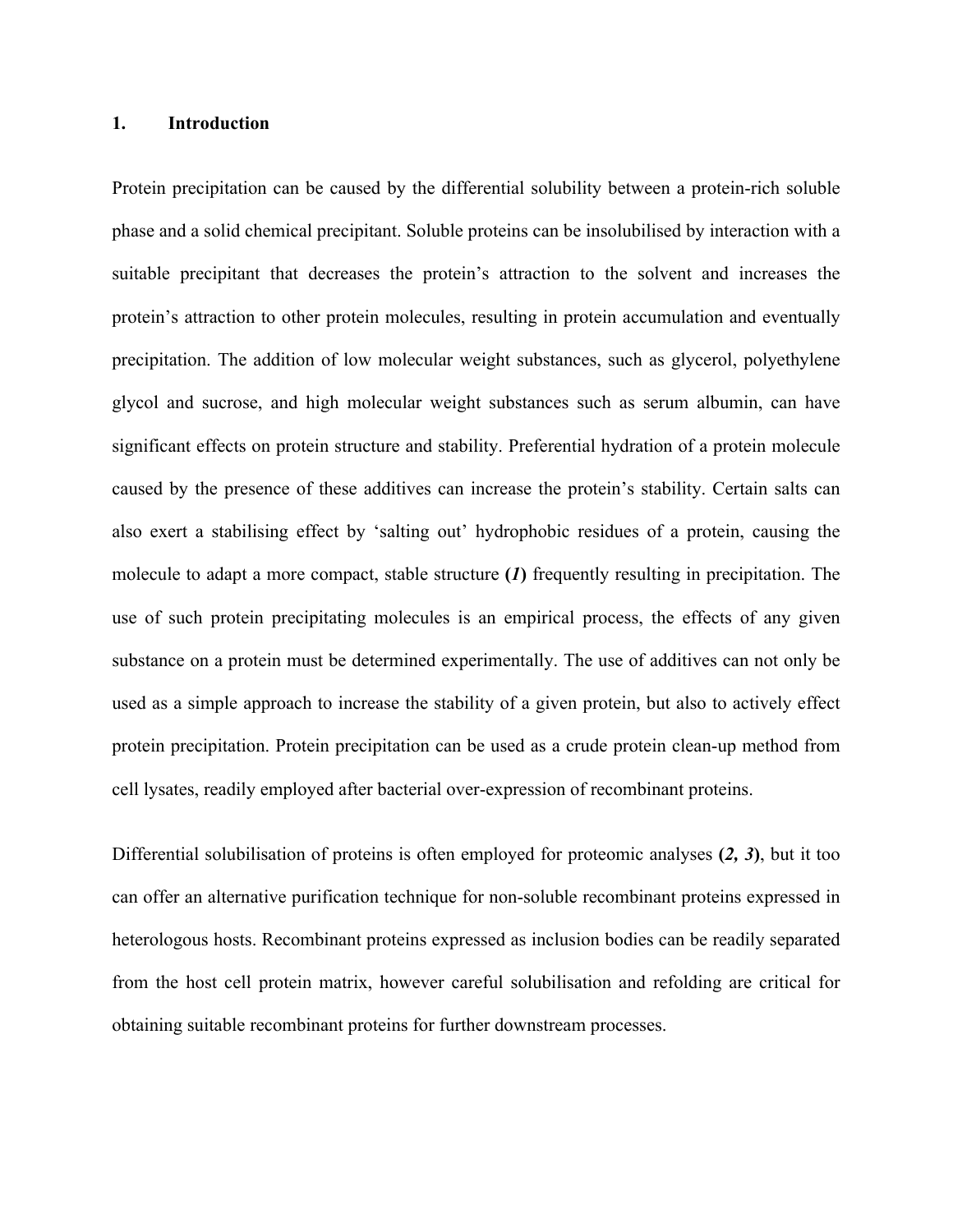Protein modelling and *in silico* analysis can assist in the experimental design process, for example, in reducing the empirical experimentation required. Bioinformatic analyses can be undertaken to gain an understanding of the physicochemical properties of the target protein (e.g. amino acid composition, secondary structure prediction) and its propensity to aggregate at the outset of a protein expression project. The solubility of a protein upon expression is heavily dependent on its primary amino acid sequence and initial solubility prediction methods were based on the content of charged and turn-forming residues. In recent years, more advanced prediction software has been developed utilising training sets of soluble and insoluble proteins. These tools are used to predict solubility before performing wet lab experiments thus saving effort, time and cost [recently reviewed elsewhere; *(4)*].

By way of a worked example, a typical recombinant protein precipitation and resolubilisation procedure, preceded by judicious bioinformatic analyses, is outlined.

#### **2. Materials**

Notes:

- 1. All consumables may be sourced from Sigma-Aldrich unless otherwise stated.
- 2. A computer and Internet access is all that is required for bioinformatic analyses.

#### **2.1 Recombinant / Native Protein Extraction.**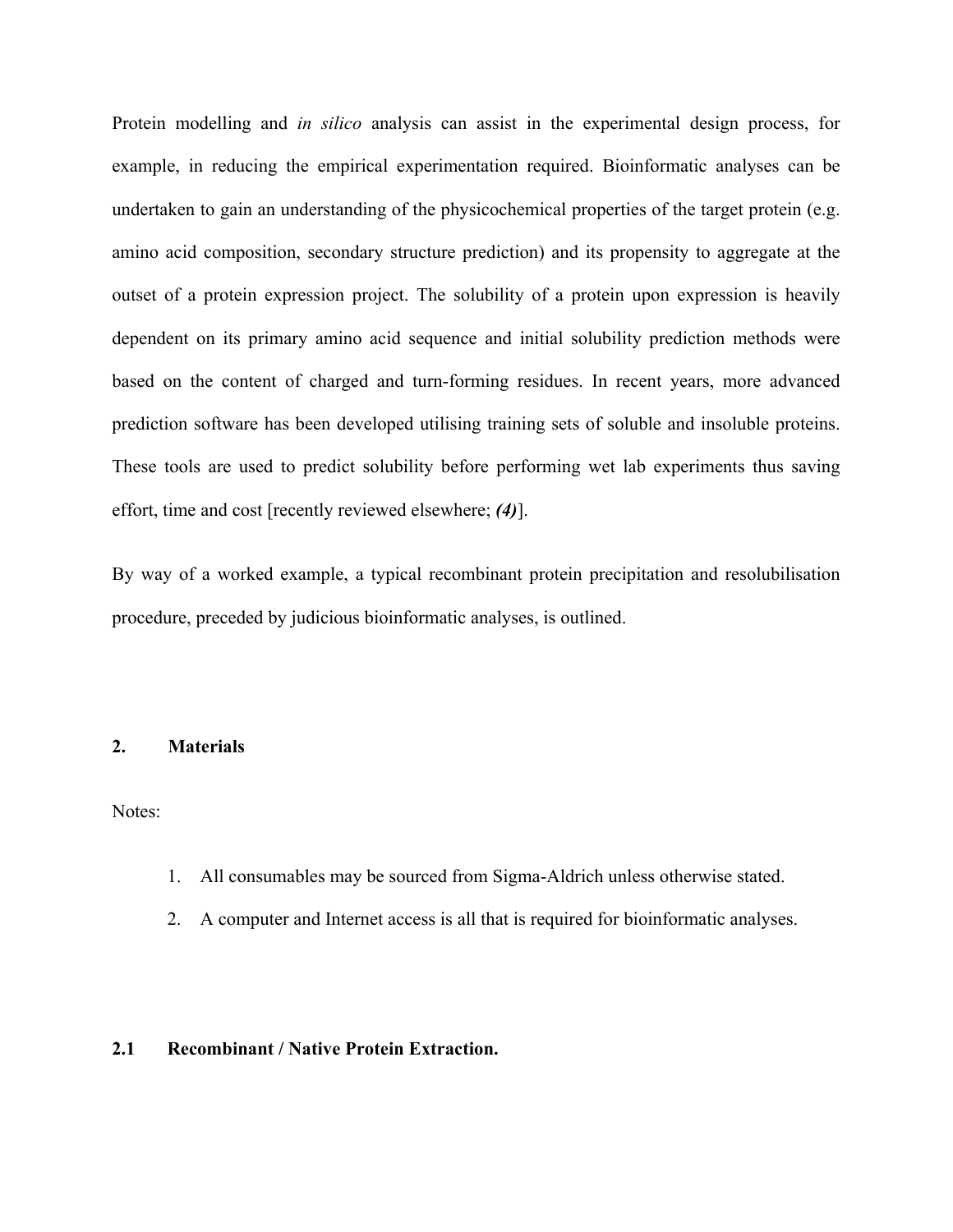- Centrifuge (Bucket Type, e.g. *J2-21*, Beckman and microfuge, e.g. *5415D* Eppendorf).
- pH meter (e.g. *M-240*, Corning).
- Sonicator (e.g. *Vibra Cell*, Sonics Scientific).
- Water bath (temperature controlled).
- Vortex.
- Resuspension Buffer One: 50 m*M* Na2HPO4-NaH2PO4, pH 8.0, 0.3 *M* NaCl.
- $\bullet$  -80 °C freezer

## **2.2 Protein Precipitation using Ammonium Sulphate.**

- Resuspension Buffer One: 50 m*M* Na2HPO4-NaH2PO4, pH 8.0, 0.3 *M* NaCl.
- Saturated Ammonium Sulphate: Add 750 g of  $(NH_4)_2SO_4$  to 1 L of double distilled water in a beaker or flask. Stir the solution at room temperature with a magnetic stirrer for 15 min or until saturation. Gently decant the clear supernatant solution after the undissolved solids settle on the bottom of the flask.
- Graduated Pipette (10 mL).

## **2.3 Protein Precipitation using Trichloroacetic acid.**

• 2% Deoxycholate (DOC): Add 2 g of DOC to 100 mL of double distilled H<sub>2</sub>O, mix well.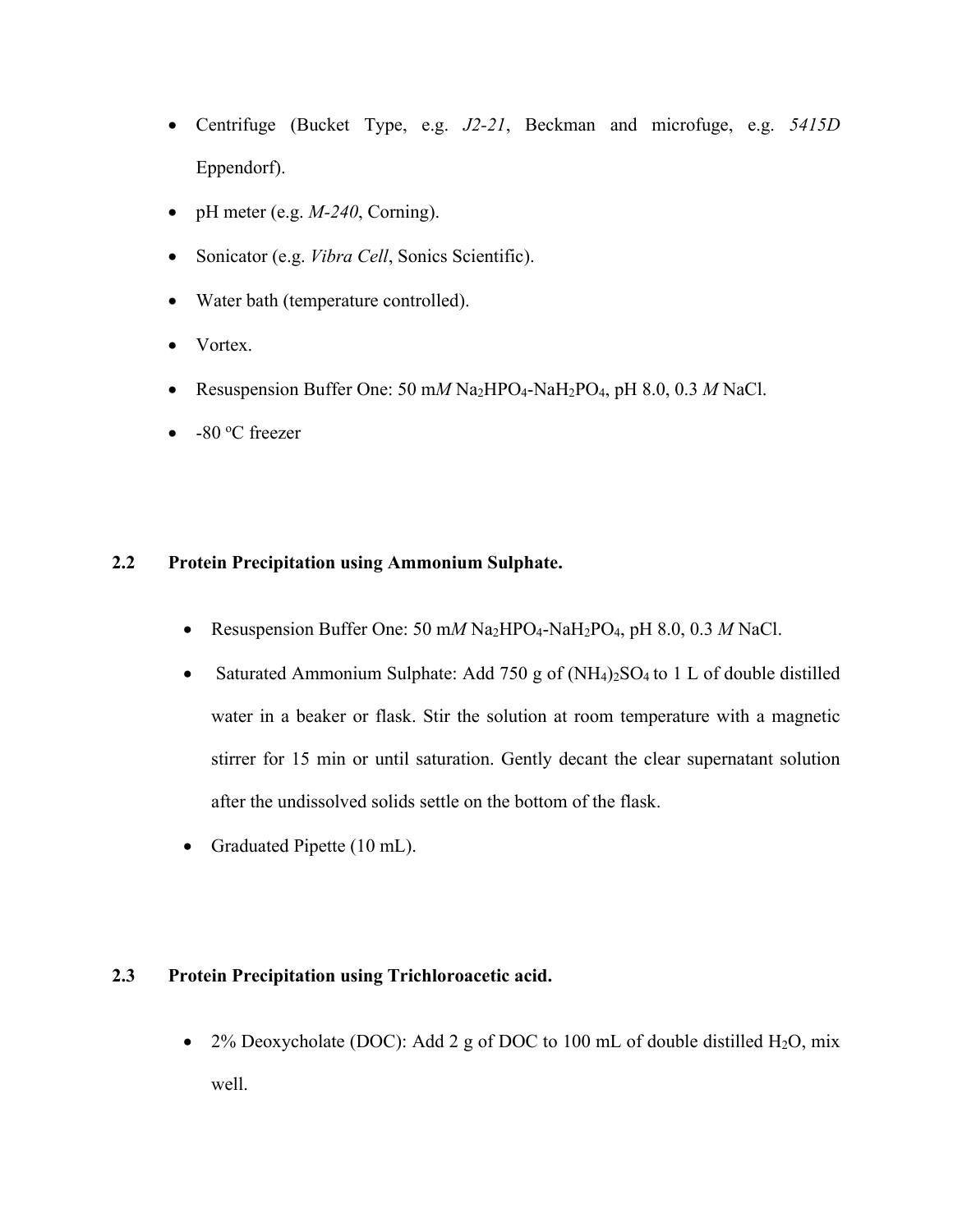- 100% Trichloroacetic acid (TCA): Add 1 g of TCA to 454  $\mu$ L double distilled H<sub>2</sub>O and mix carefully. Store in a light proof bottle at  $4^{\circ}$ C until required for use. TCA is a harmful skin and eye irritant. Always use correct personal protective equipment when handling it.
- Acetone (ice cold). Store acetone at -20°C. Use directly from -20°C.
- Vacuum Dryer (e.g. *DNA 110 Speed Vac*, Savant)
- Resuspension Buffer: 50 m*M* Na2HPO4-NaH2PO4, pH 8.0, 0.3 *M* NaCl.
- Centrifuge (Bucket Type, e.g. *J2-21*, Beckman and microfuge, e.g. *5415D* Eppendorf).

## **2.4 Protein Precipitation using Three Phase Partitioning.**

- Saturated ammonium sulphate (see Section 2.2).
- *t*-Butanol (HPLC grade).
- Aspirator (e.g. *FB70155*, Fisherbrand) or siphon tube.
- Centrifuges (Bucket Type, e.g. *J2-21*, Beckman; microfuge, e.g. *5415D* Eppendorf).

## **2.5 Protein Solubilisation.**

• DN*ase* I (100 U/mL).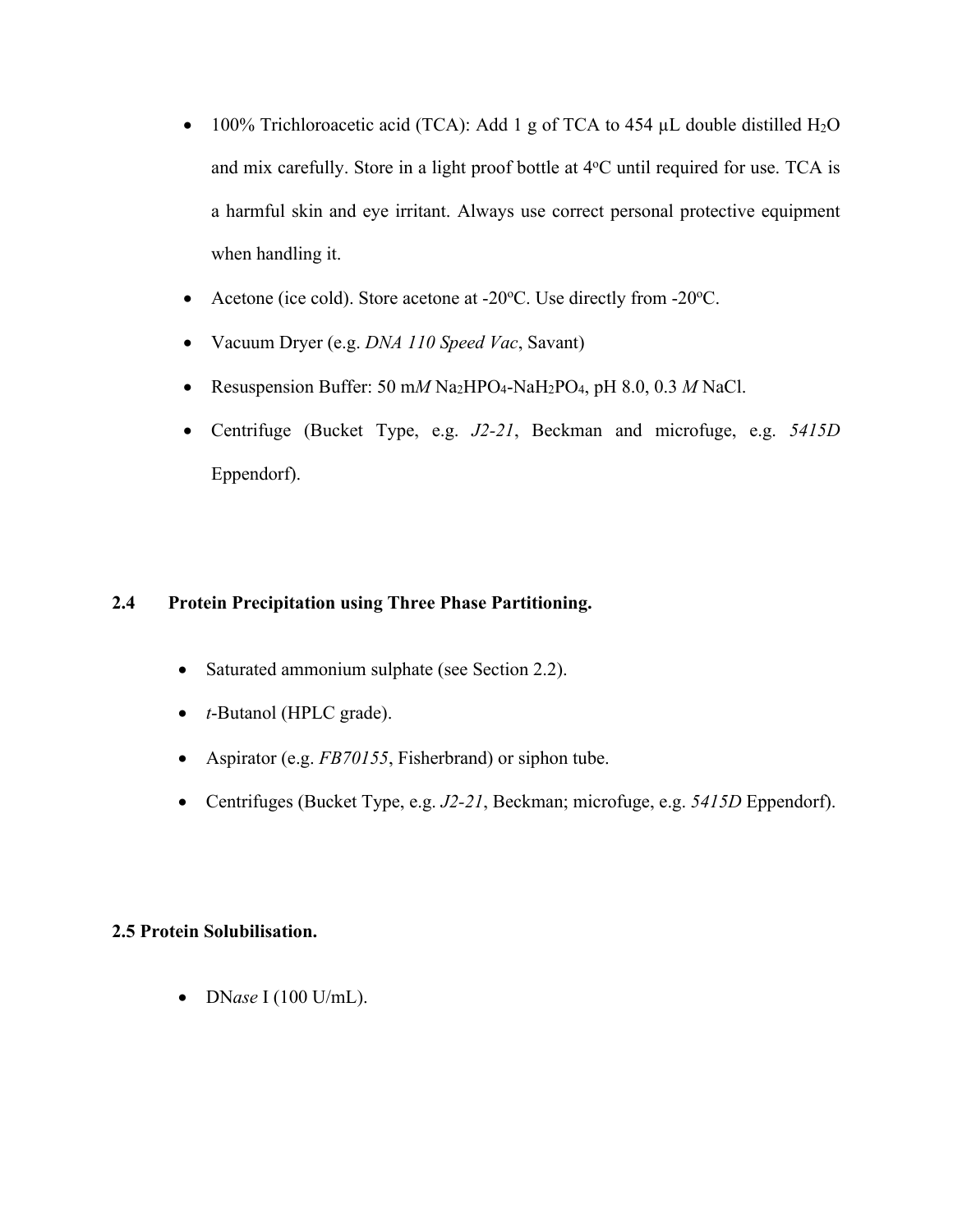- Resuspension Buffer Two: 50 m*M* Na2HPO4-NaH2PO4, pH 8.0, 0.3 *M* NaCl, 5m*M* DTT (*see* **Note 1**), 0.35 mg/mL Lysozyme, Proteinase Inhibitor Cocktail (*see also* **Chapter 4**). Make up as fresh prior to use.
- Triton X-100.
- Solubilisation Buffer: 50 m*M* Na2HPO4-NaH2PO4, pH 8.0, 0.3 *M* NaCl, 25 m*M* DTT, 6 *M* Guanidine HCl.
- PBS-T: Phosphate buffered saline (PBS, 1x) containing  $1\%$  (v/v) Triton X-100.
- Centrifuges (Bucket Type, e.g. *J2-21*, Beckman; microfuge, e.g. *5415D* Eppendorf).
- Vacuum Concentrator (*Speed Vac*, Savant)

## **2.6 Protein Refolding.**

- Refolding Buffer: 50 m*M* Na2HPO4-NaH2PO4, pH 8.0, 0.3 *M* NaCl, 2.5 m*M* reduced Glutathione, 0.25 m*M* Oxidized Glutathione, 0.2 *M* Arginine.
- Dialysis Buffer: 50 m*M* Na2HPO4-NaH2PO4, pH 8.0, 0.3 *M* NaCl.
- Dialysis apparatus (dialysis tubing and clips, magnetic mixer, large clean container).
- Guanidine Hydrochloride:  $6 M$  stock, made in double distilled H<sub>2</sub>O.
- Amicon protein concentration device (e.g. *Ultra-15 Centrifugal Filter Units*, Amicon).
- Gradient maker apparatus (*see* **Fig. 1**).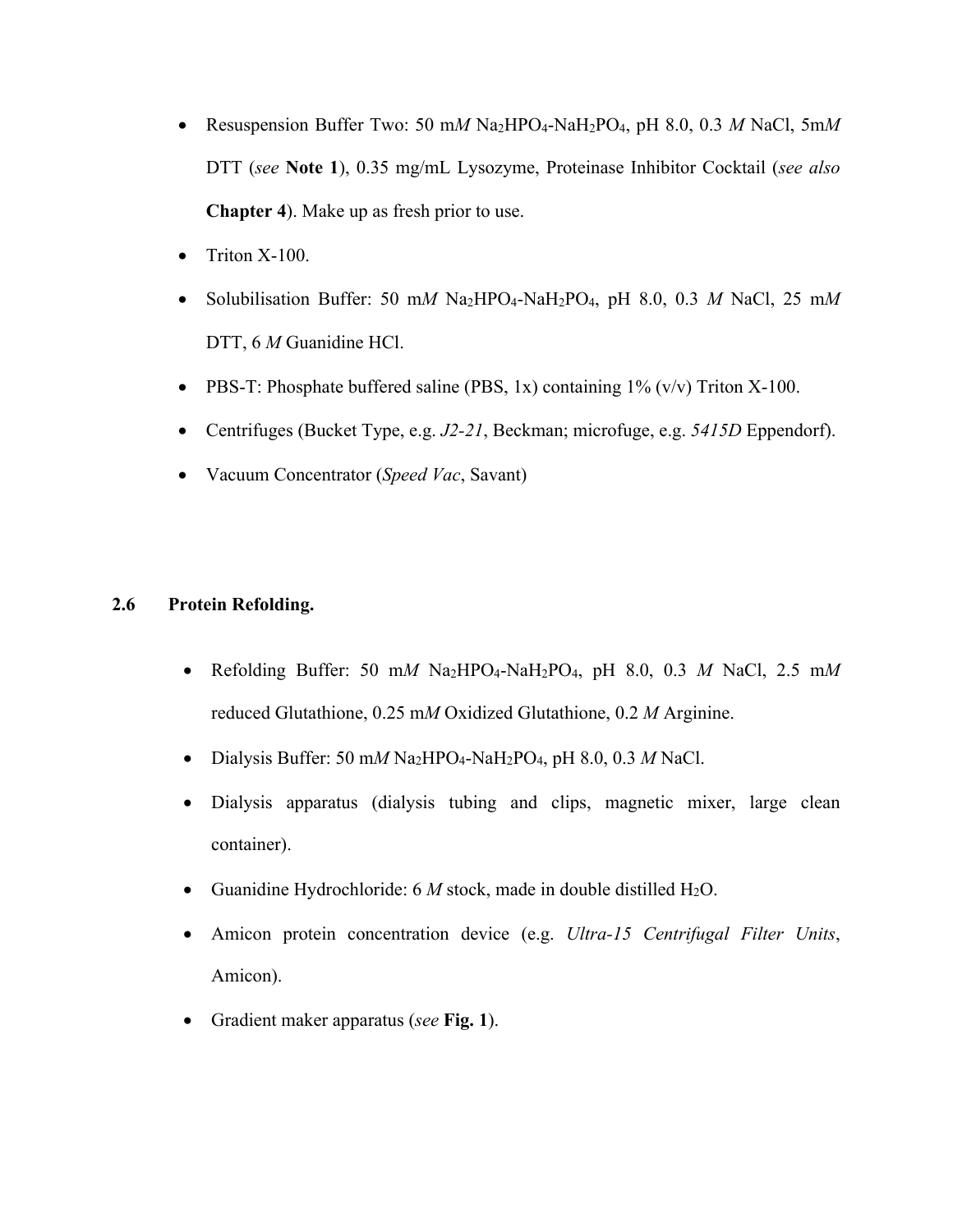#### **3. Methods**

#### **3.1 Computational prediction of protein solubility**

- 1. Obtain the protein of interest's Accession number (a unique identifier) and its amino acid sequence (in FASTA format) by searching the Uniprot database (www.uniprot.org).
- 2. Use TMHMM 2.0 (http://exon.niaid.nih.gov/cas/manual/TMHMM.html) or another membrane protein webserver to predict the protein's secondary structure and whether it is expected to be membrane bound.
- 3. If the protein of interest is not a membrane protein, utilise PROSO II (PROtein SOlubility: http://mips.helmholtz-muenchen.de/prosoII; *5*) or ESPRESSO (EStimation of PRotein ExpreSsion and Solubility: http://mbs.cbrc.jp/ESPRESSO/Submission.php; *6*) to classify the protein as soluble or insoluble (*see* **Notes 2 and 3**).

### **3.2 Optimisation of protein solubility**

After bioinformatic analysis, if the protein is predicted to be insoluble this could result in unwanted precipitation. An approach towards preventing this is through random or rational mutagenesis of specific codons to enhance solubility (*see* **Note 4**).

1. Search the Protein Databank (PDB, http://www.rcsb.org/pdb/home/home.do) for a structure (crystal/nuclear magnetic resonance) of the protein of interest and download the relevant PDB file. If a template structure is unavailable, a comparative model may be available (e.g. ModBase, http://modbase.compbio.ucsf.edu/modbase-cgi/index.cgi).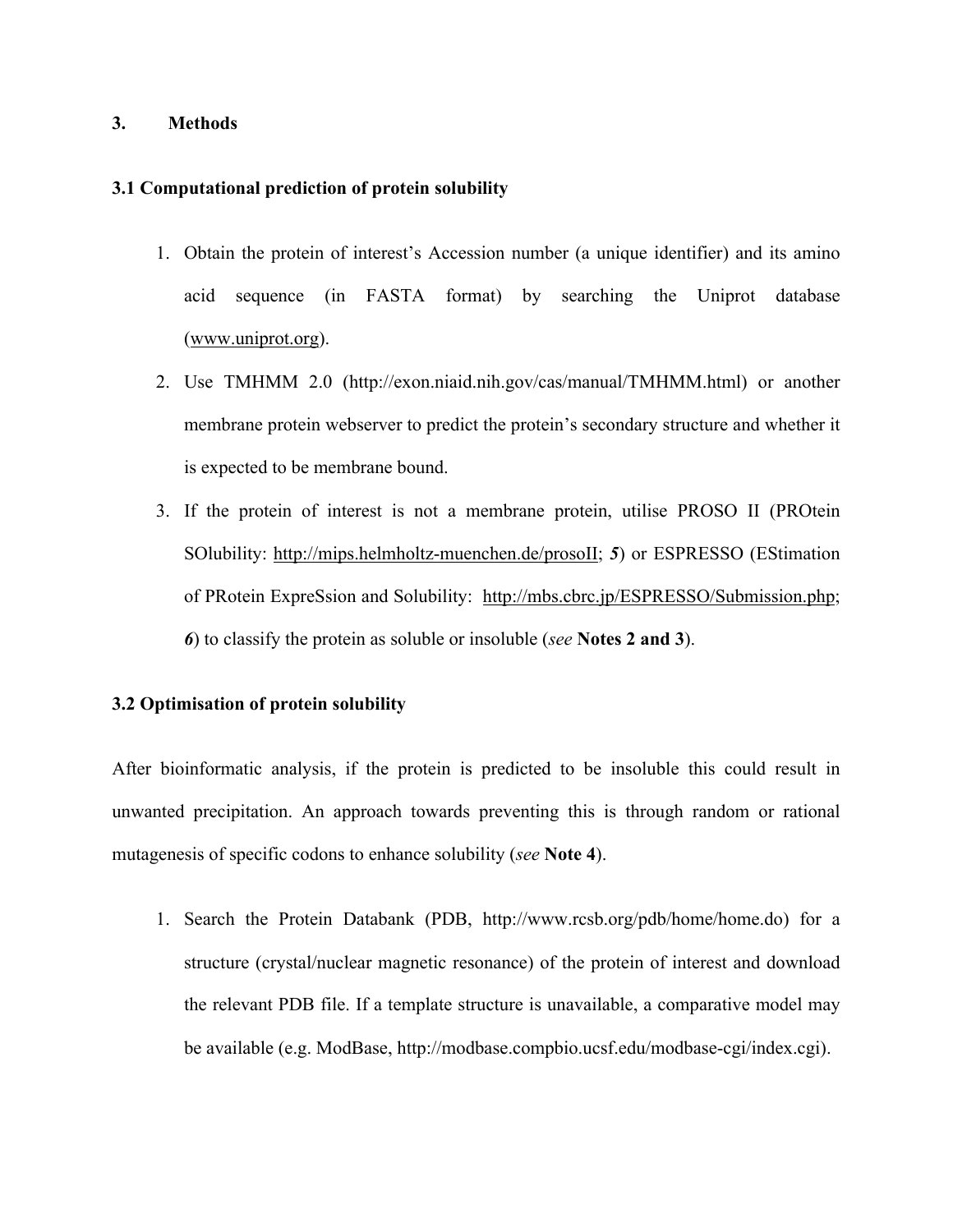- 2. Visualise the protein structure using suitable software, for example, Pymol software (www.pymol.org) or Swissprot Viewer (http://spdbv.vital-it.ch/).
- 3. Analyse solvent accessible residues and determine possible hydrophobic surface amino acids for mutation (*see* **Note 5**).
- 4. Design a mutated gene for improved protein solubility (*see* **Note 6**). Translation software such as GeneDesigner (https://www.dna20.com/resources/genedesigner) is available to aid in this process **(***7***)**.

#### **3.3 Recombinant / Native Protein Extraction.**

The source of the protein will determine the optimal technique to release the protein from the tissue or cells in which it is contained. The typical freeze-thaw cell lysis procedure (below) is generally sufficient to lyse most bacterial cell types although other options are available (*see* **Notes 7, 8, 9**).

- 1. Collect the bacterial cells by transferring the bacterial culture to a pre-chilled sterile centrifuge tube and centrifuge at low speed (5 min, 800 x *g*) in a previously cooled centrifuge (4°C).
- 2. Carefully remove the culture media from the bacterial cell pellet, ensuring the pellet is not disturbed.
- 3. Resuspend the cell pellet in Resuspension Buffer One, in 10% of the original culture volume (*see* **Note 10**).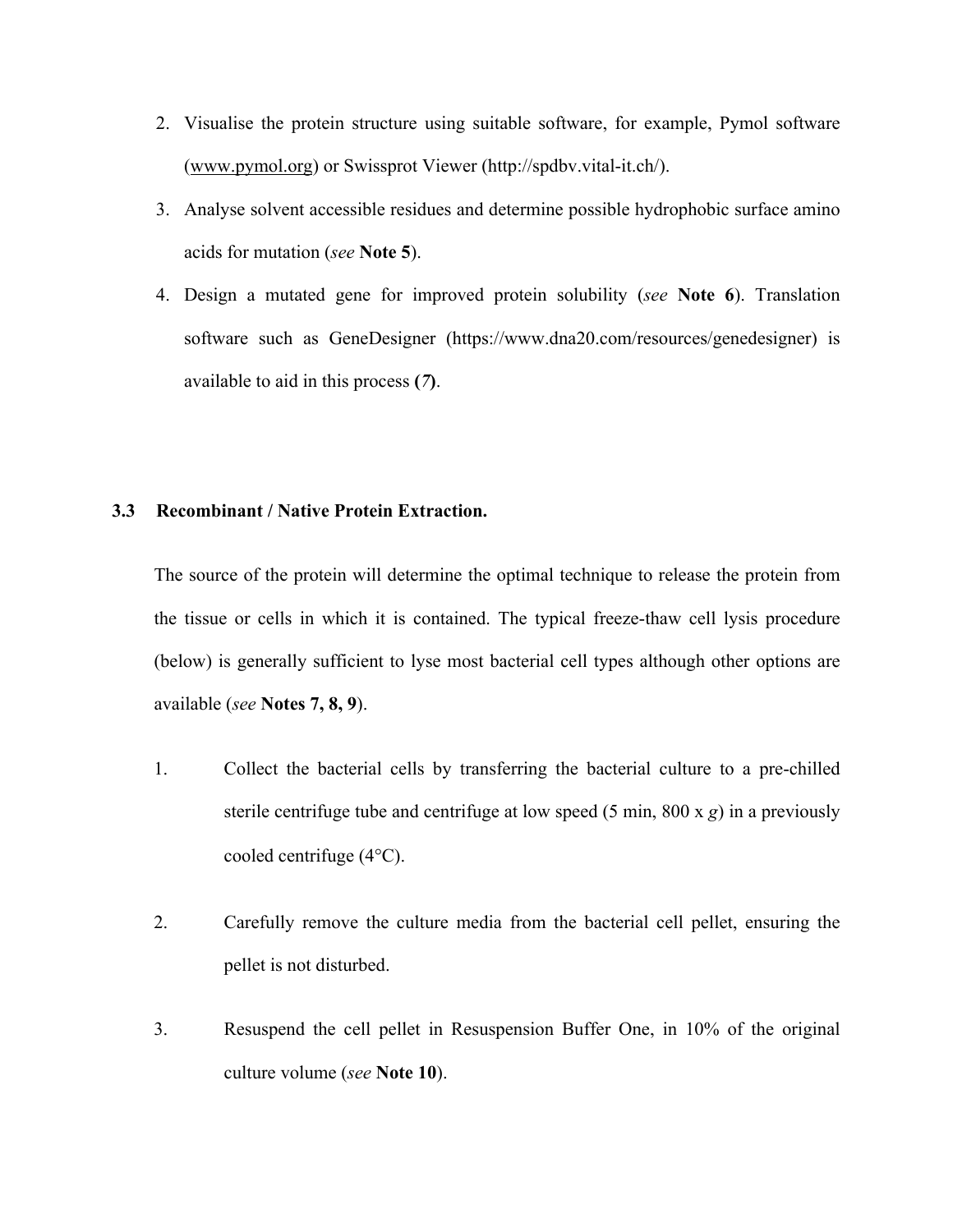4. Freeze the resuspended cells to  $-80^{\circ}$ C by placing the resuspension solution (still in the plastic centrifuge tube) into a pre-equilibrated -80°C freezer (or liquid Nitrogen), then warm the cells to  $37^{\circ}$ C (using a pre-equilibrated water bath) for 10 min. Repeat this freeze thaw process three times (*see* **Note 11**).

Sonication can also be used if the protein is not released during the freeze thaw steps. It is crucial to maintain the cell suspension on ice during the sonication process (*see* **Notes 12, 13, 14**).

- 5. Sonicate at 10 amplitude microns for 10-20 s.
- 6. Allow the cell suspension to stand on ice for 30 s.
- 7. Repeat steps 5 and 6 three more times.
- 8. Check the recombinant protein induction/expression by loading and analysing a representative sample (typically 50 µg protein) onto a sodium dodecyl sulfatepolyacrylamide gel electrophoresis (SDS-PAGE) gel (*see* **Note 15**).

#### **3.4 Protein Precipitation using Ammonium Sulphate.**

A common and inexpensive first step to isolate and concentrate proteins during protein purification is precipitation with an external additive. This additive alters the physicochemical properties of the protein causing it to fall out of solution. Selecting a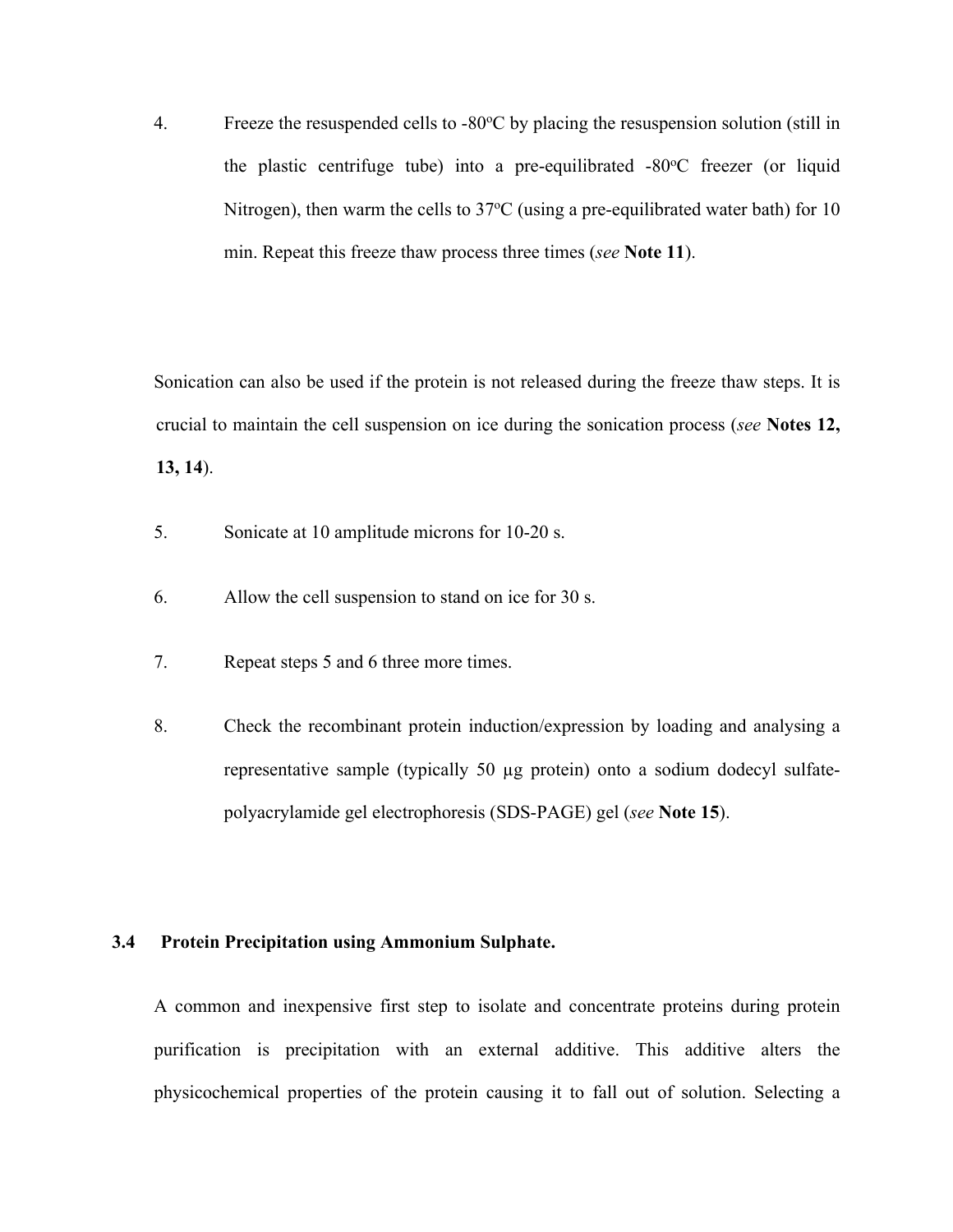precipitating agent is a matter of identifying the one that provides the desired protein in the most optimal final state. Ammonium sulphate (*see* **Note 16**) is commonly used for largescale precipitations.

- 1. Gently stir the protein mixture with the aid of a magnetic stirring bar at 4 °C. Add, using a graduated pipette, the saturated ammonium sulphate solution drop-wise to the protein solution until precipitates start to form (*see* **Notes 17, 18 and 19**).
- 2. Once sufficient saturated salt solution has been added to cause precipitation of the protein of interest (indicated by collection of precipitate at the bottom of the container), centrifuge the mixture at 10,000 *g* for 15 min in a pre-cooled rotor. Collect the precipitate by carefully discarding as much supernatant as possible (*see* **Note 18**).
- 3. Resuspend the protein pellet at 4°C in Resuspension Buffer One for further downstream processes (*see* **Notes 20 and 21**).

#### **3.5 Protein Precipitation using Trichloroacetic acid.**

Trichloroacetic acid (TCA) is routinely employed for small-scale operations or precipitations of protein preparations that are at low concentration; however, it should be noted that this procedure is protein denaturing, and **caution** must be exercised when working with TCA (*see* **Notes 22, 23, 24**).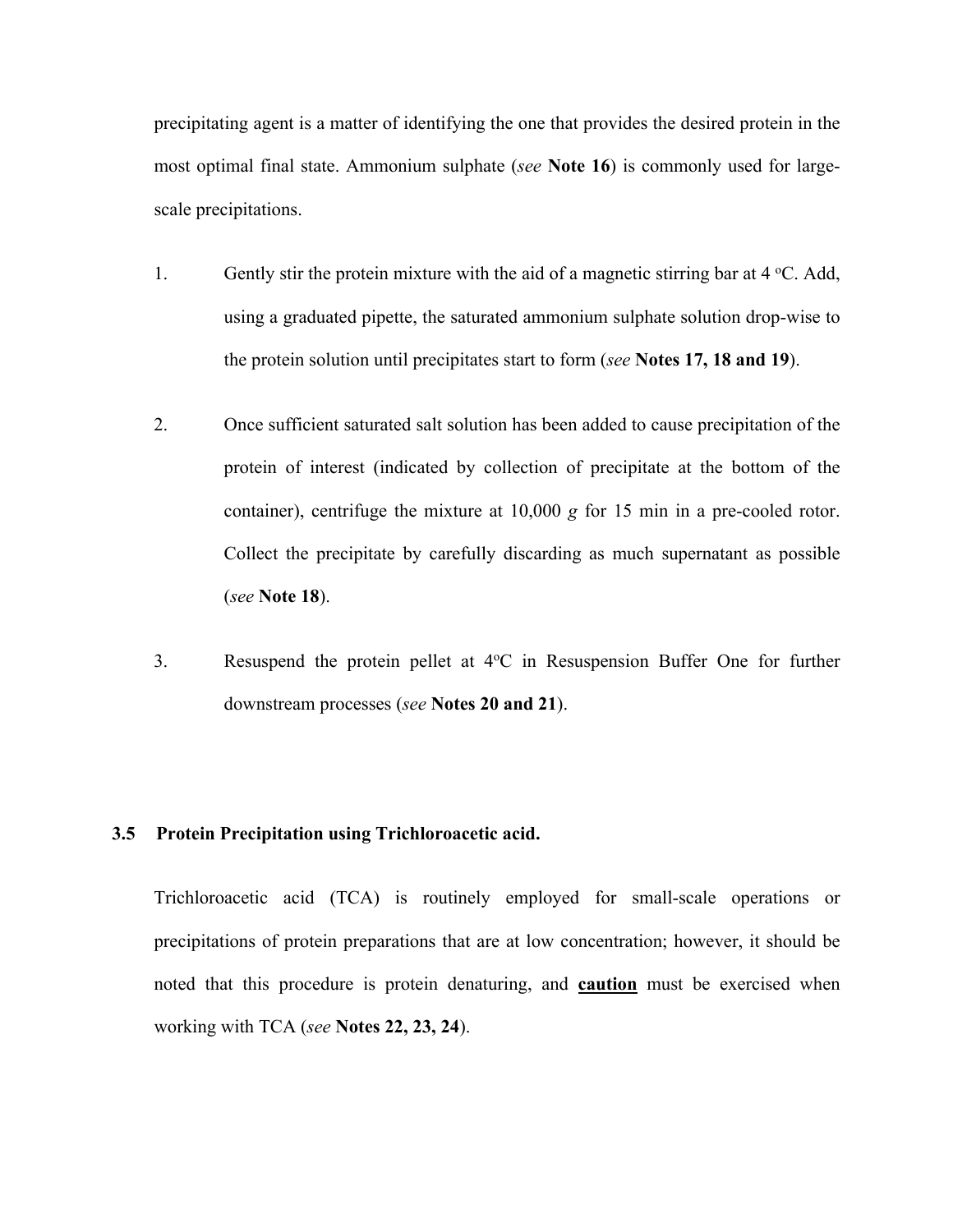- 1. To one volume of protein solution, add 1/100 volume of 2% DOC (sodium deoxycholate).
- 2. Vortex and incubate for 30 min at 4 °C.
- 3. Add 1/10 volume of 100% Trichloroacetic acid (TCA). Vortex the solution and incubate statically overnight at 4°C.
- 4. Centrifuge the sample for 15 min at  $4^{\circ}$ C (10,400 x *g*). Gently remove the supernatant and retain the pellet. Carefully dry the tube by inversion on tissue paper (note: the pellet may be difficult to see).
- 5. Optional: Wash the pellet twice with one volume of ice-cold acetone. Vortex and re-pellet the samples by centrifugation  $10,400 \times g$  for 5 min at  $4^{\circ}$ C between washes (*see* **Note 24**).
- 6. Dry the samples under vacuum (e.g. *Speed Vac*, Savant) or allow to air dry.
- 7. Resuspend the protein pellet in a buffer of choice for further downstream processes.

## **3.6 Protein Precipitation using Three Phase Partitioning (TPP)**

TPP is a three-stage batch method, which is a hybrid of salting out and alcohol precipitations. Its key advantages are that a lower concentration of ammonium sulphate is required and the technique can be performed at room temperature (*see* **Note 25**).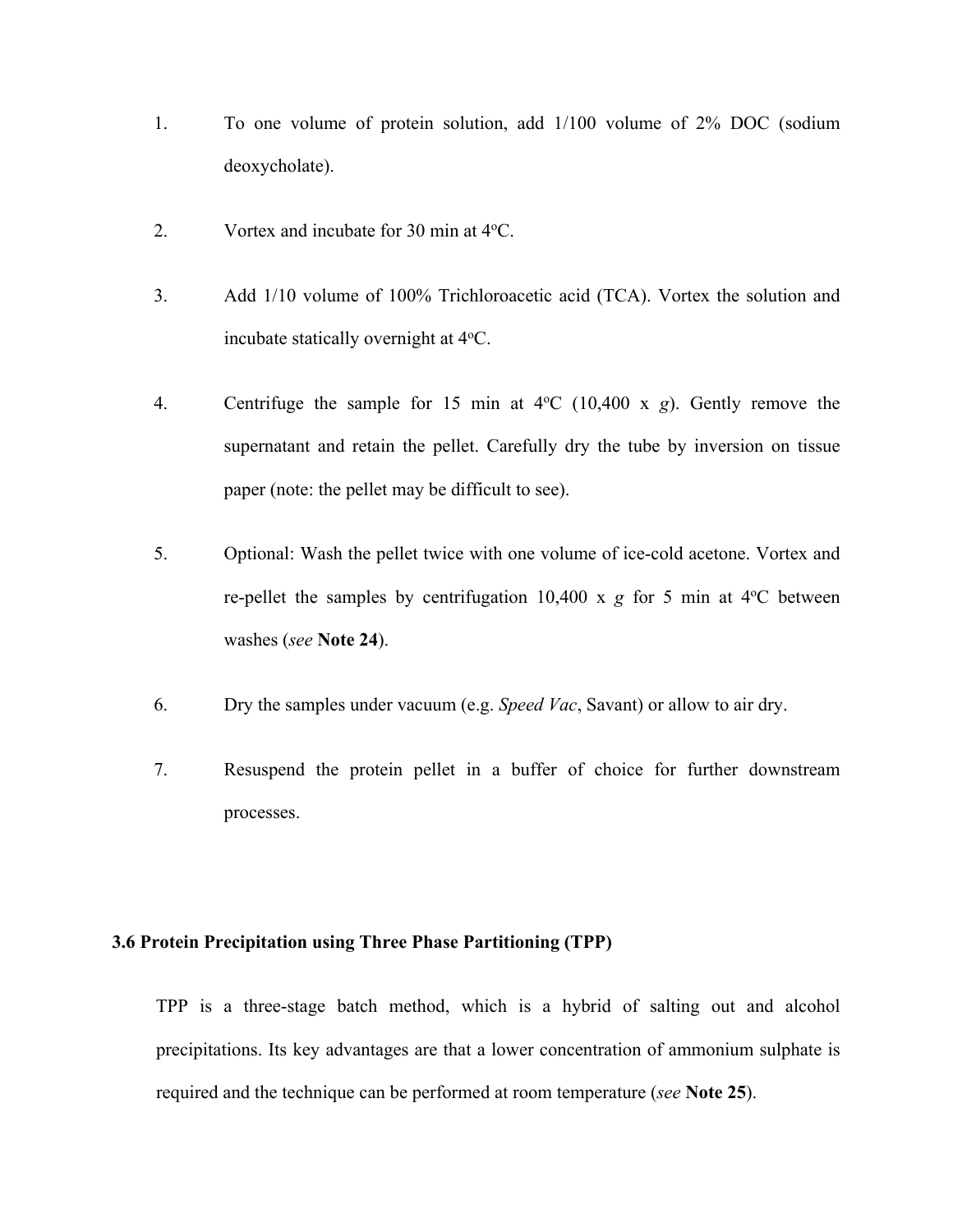- 1. Whole cells are treated with aqueous 1.6 *M* ammonium sulphate solution buffered at pH 8.0 with 50 m*M* Tris-HCl, pH 8.0, with shaking.
- 2. Add 1 volume of tertiary butanol (*t*-butanol). Shake vigorously for 1 min at room temperature (RT).
- 3. Centrifuge (10,000 *x g*) for 15 min at room temperature. Three phases separate during centrifugation.
- 4. Remove the upper (alcohol) layer by aspiration (*see* **Note 26**). Remove the lower precipitate layer, leaving the interfacial aqueous layer.
- 5. Fresh *t*-butanol is added to the remaining aqueous layer (with vigorous shaking once again)
- 6. Precipitation again and collect layers as above.
- 7. Add ammonium sulphate to the precipitate layer (see Section 3.4).
- 8. Resuspend the protein pellet at  $4 \text{ }^{\circ}\text{C}$  in Resuspension Buffer One for further downstream processes.

#### **3. 7 Protein Solubilisation.**

Recombinant protein expression in a heterologous host frequently can result in insoluble and inactive proteins (*see* **Note 27**). Regularly, protein overexpression results in the production of inclusion bodies, which are insoluble aggregates of misfolded protein. Although these inclusion bodies can be purified, further characterisation of this protein mass is often impossible without solubilisation of the protein of interest and refolding into an active form (*see* **Note 28**). A typical inclusion body solubilisation, using Triton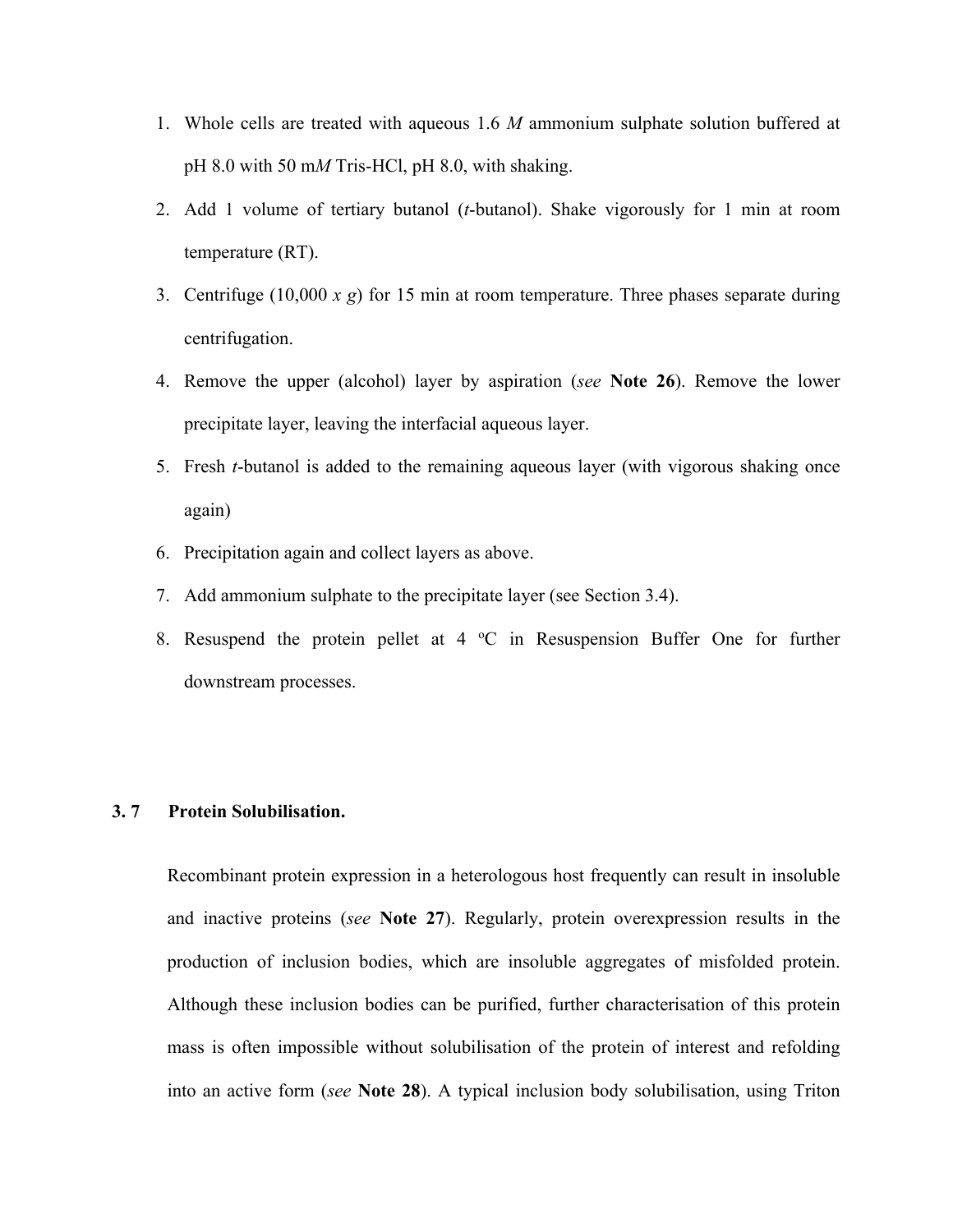X100 as a detergent, and refolding protocol is outlined below (*see also* **Note 29**). An additional detergent screening methodology, to identify superior alternatives to Triton X100, is also detailed.

- 1. Carry out steps 1-3 as outlined in Section 3.3, except resuspend the cell pellet in 10% of the original culture volume of Resuspension Buffer Two.
- 2. Slowly add Triton X-100 (to a final concentration of 1% v/V), and mix gently (*see* **Note 30** and Section 3.7.1).
- 3. Carry out the sonication procedure as outlined in Section 3.3, steps 5 -7.
- 4. Incubate the cell debris with DNase I (100 U/mL) for 1 h at 37 °C.
- 5. Collect the inclusion bodies by centrifugation at  $30,000 \times g$  for  $30 \text{ min}$  at  $4 \text{ }^{\circ}\text{C}$ .
- 6. Wash the inclusion body pellet twice with PBS-T, followed by centrifugation at 30,000 x g for 30 min at  $4^{\circ}$ C.
- 7. Solubilise the pelleted inclusion bodies in the solubilisation buffer and allow total solubilisation to occur at  $4^{\circ}$ C for 1 h, with occasional gentle mixing.
- 8. After 1 h solubilisation, remove all remaining insoluble material by centrifugation 30,000 x *g* for 10 min at 4 <sup>o</sup> C (*see* **Note 31**).
- 9. Determine the protein concentration and adjust to 1 mg/mL by dilution in solubilisation buffer and proceed directly to re-folding at  $4 °C$  (Section 3.8).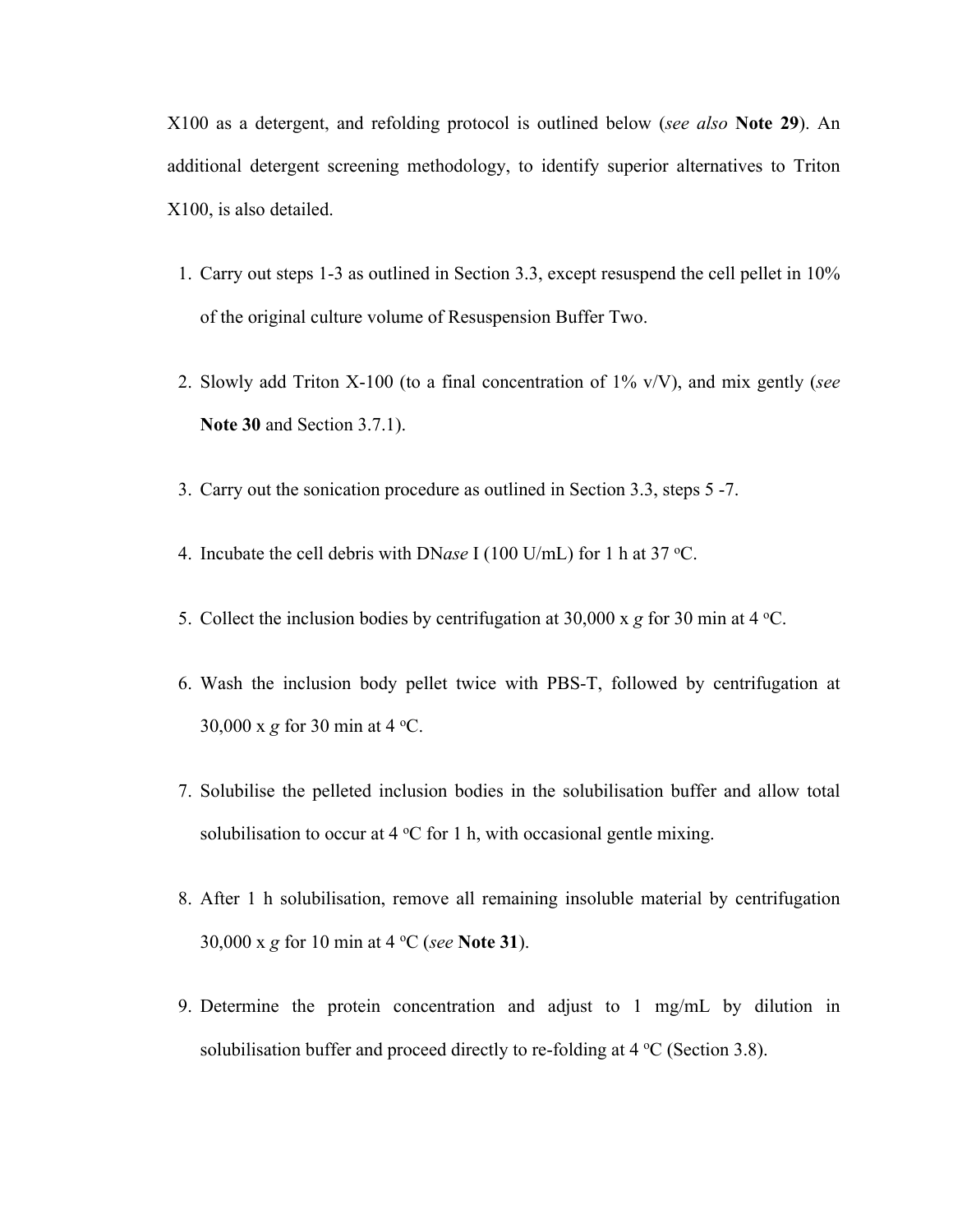#### **3.7.1 Protein Solubilisation Detergent Screen**

Selecting the appropriate detergent can be crucial for effective purification, particularly of membrane proteins. An additional detergent screening methodology is provided if required.

- 1. Lyse cells as previously described. A membrane preparation may be performed if required (*see* **Note 32**).
- 2. Small aliquots of lysed cells/cellular membranes are mixed with an equal volume of Resuspension Buffer Two containing different detergents (e.g. DDM, LDAO, DM, FC-12, C12E9; see reference *8*). To avoid the production of foam, do not vortex the solubilisation mixtures but mix by gently pipetting up and down.
- 3. Gently mix using an end-over-end rotator at 4 °C for 12–14 h (*see* Note 33).
- 4. Take a 10  $\mu$ L sample for analysis by SDS-PAGE and store at 4 °C.
- 5. To pellet the unsolubilized material, centrifuge the remainder of the sample for 30 min at  $100,000 \times g$  and  $4 \degree$ C.
- 6. Remove the supernatant from each tube taking care not to disturb the pellet and transfer it to another clean, chilled 1.5 mL tube.
- 7. Mix the contents of each tube by gentle pipetting up and down. Take a 10 µL sample for analysis by SDS-PAGE.
- 8. Examine samples by SDS-PAGE, and Western blot if appropriate, to identify the detergent and conditions that resulted in the best solubilisation (*see* **Note 34**)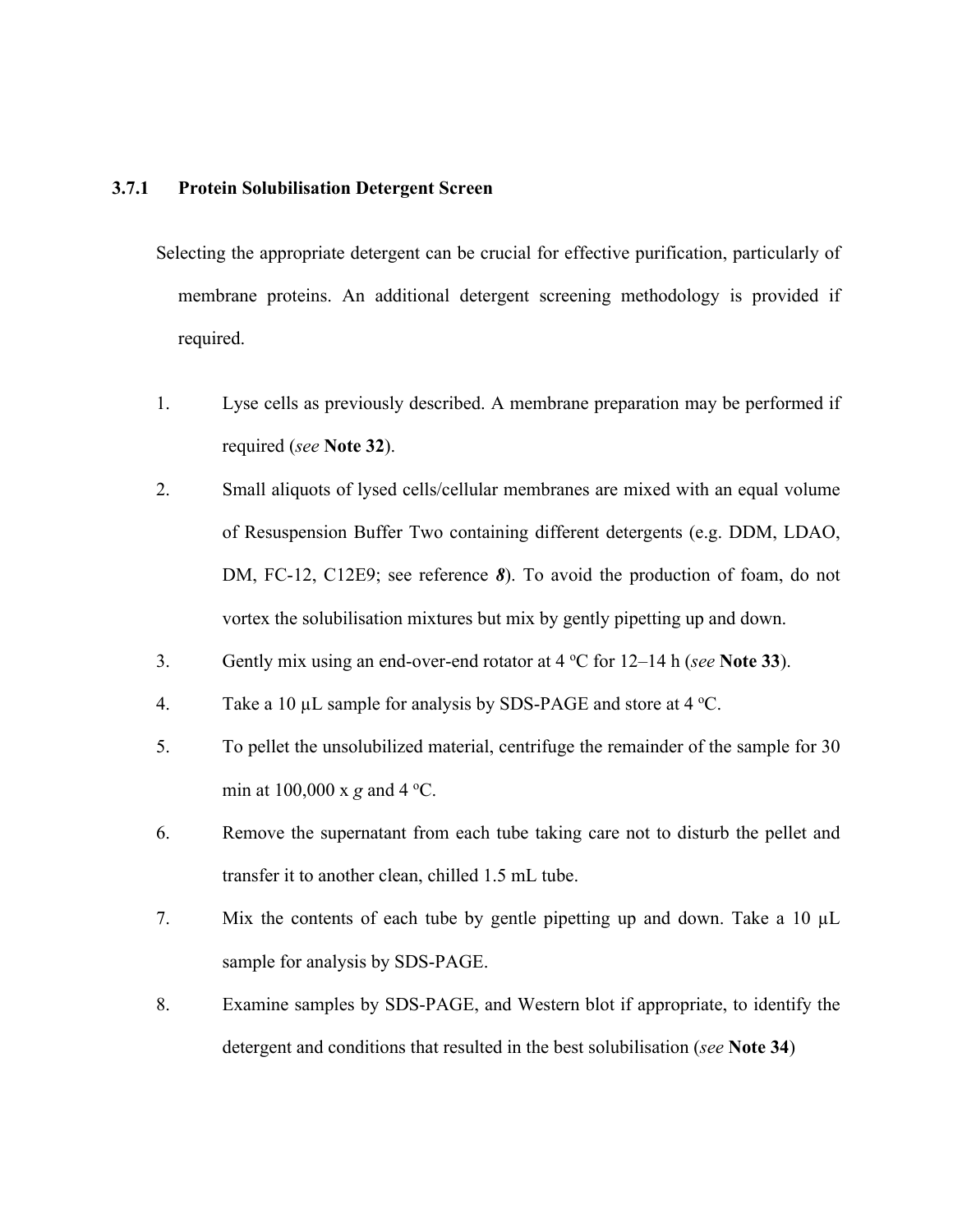9. Incorporate these detergent and incubation parameters for the purification of the target protein.

#### **3.8 Protein Refolding.**

In recent years there have been many novel approaches developed to induce protein refolding. These include high hydrostatic pressure **(***9***)**, dialysis against PE-PEG **(***10***)**, solidphase refolding in cation-exchange resin with decreasing gradient of urea **(***11***)** and the use of micro-fluidic chips **(***12***)**. However, one of the most cost effective and easiest to execute is simple low concentration, gradient dialysis, as detailed below.

- 1. Dilute the solubilised proteins as quickly as possible (to yield a final protein concentration of 0.1 mg/mL, *see* **Note 35**) into pre-chilled Refolding Buffer (*see* **Note 36**).
- 2. Dialyze the diluted solubilised protein overnight against a 200-fold volume of dialysis buffer with slowly decreasing concentrations of guanidine hydrochloride (GuHCl) (typically decrease GuHCl concentration as follows: 6 *M*, 4 *M*, 2 *M*, 1 *M*, 0.5 *M* and then 0 *M* in a continual dialysis approach; *see* **Fig. 1** and **Notes 37, 38**).
- 3. Centrifuge the dialysate at 4 °C for 30 min at 30,000 x *g*.
- 4. Carefully remove the liquid protein rich layer, concentrate (e.g. *Amicon* filtration) and store at an appropriate temperature (*see* **Note 39**).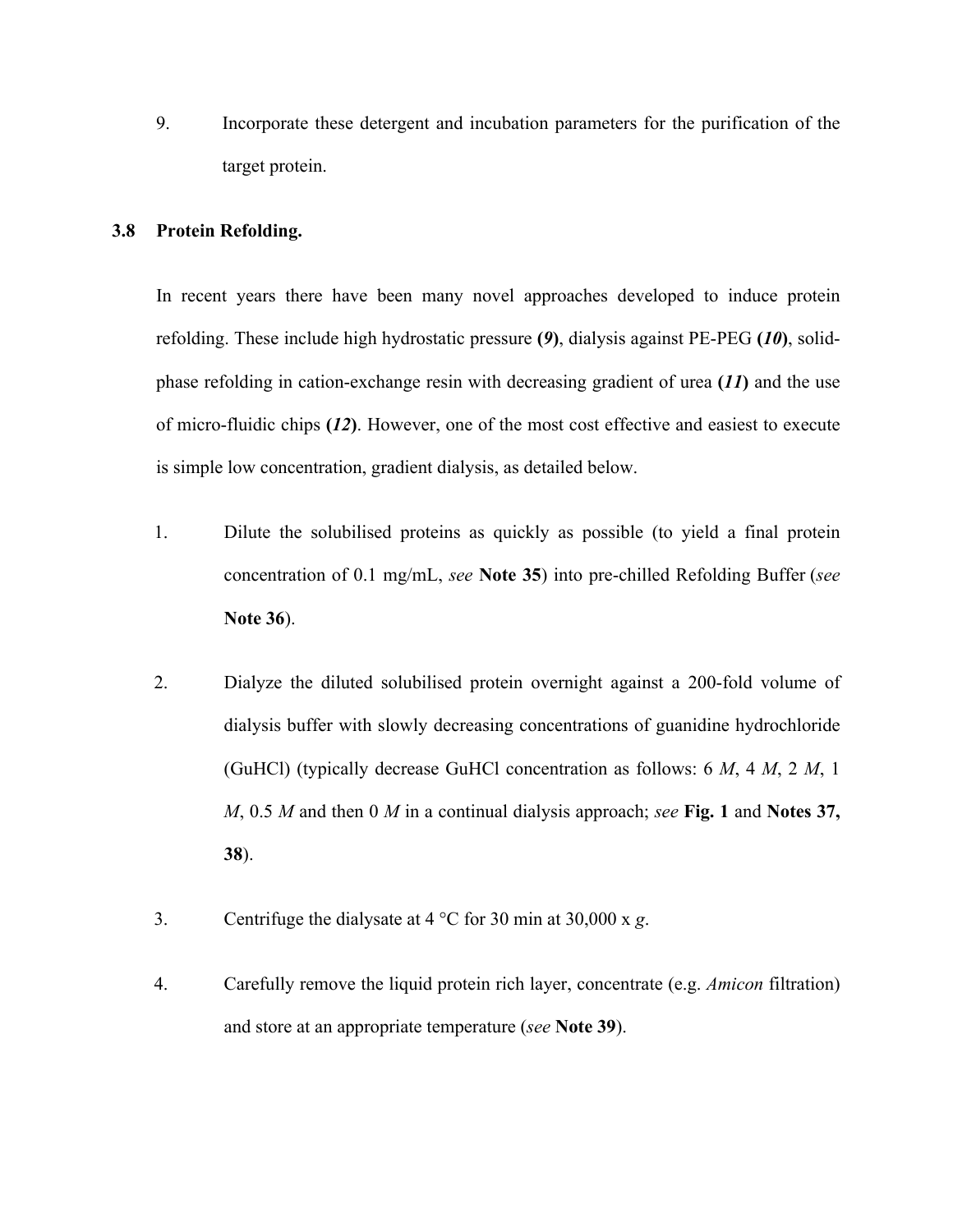5. To ensure correct protein folding perform an appropriate bioassay and run a sample on SDS-PAGE.

### **[Insert Figure 1 here]**

#### **Notes**

1. If the protein contains cysteine residues, oxidation could lead to protein aggregation. A reducing agent, such as DTT, is added to the buffer to prevent this.

2. PROSO II is a machine-learning model trained on an experimentally available dataset of proteins. This is a public webserver to classify proteins into "soluble" and "insoluble" classes. ESPRESSO implements both a sequence/predicted structural property-based method and a sequence pattern based method to predict protein solubility.

3. If the protein is predicted as being soluble, proceed with recombinant expression and purification; if predicted as being insoluble, mutagenesis (Section 3.2) is an option or the protein can be expressed insolubly and resolubilised (Section 3.3 onwards).

4. In general, the amino acids on the protein's surface (those not affecting function) are primary mutagenesis targets, with the mutagenic approach taken to minimise the weak interactions that result in inclusion body formation. This is typically achieved by replacing the hydrophobic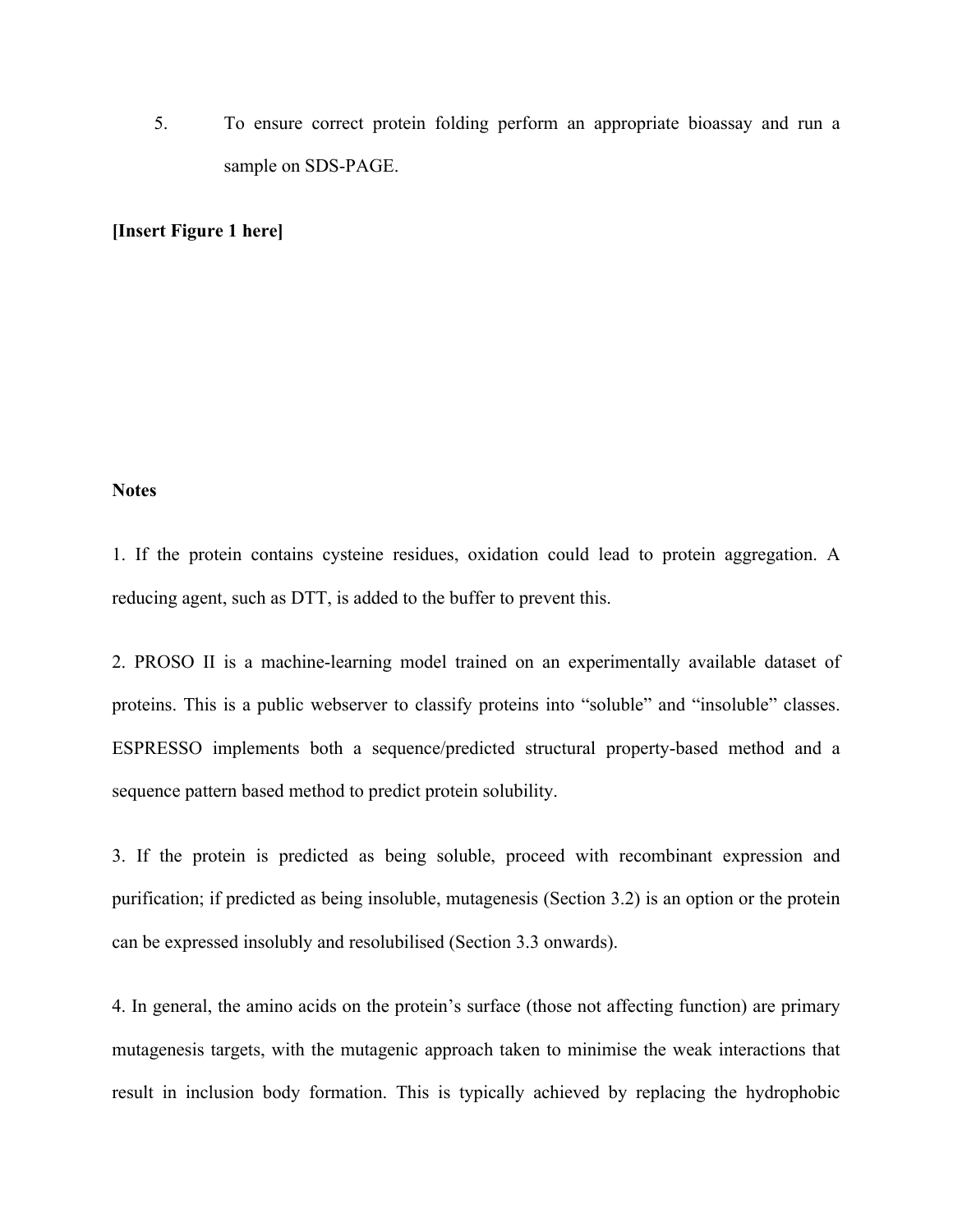surface amino acid residues with charged, polar hydrophilic or less hydrophobic residues **(***13***)**. The success of rational molecular engineering depends on the availability of a suitable resolution 3D structure of the candidate protein for selection of the surface residues to mutate.

5. Computational prediction of a proteins aggregation propensity is based on its amino acid sequence. Available analysis tools include AGGRESCAN (http://bioinf.uab.es/aggrescan/) or AMYLPRED2 (http://biophysics.biol.uoa.gr/AMYLPRED2). Molecular engineering, such as the addition of a translation fusion Green Fluorescent Protein (GFP) tag for example, can facilitate easier downstream analysis through florescence detection **(***14***).**

6. Alternatively, an approach is to determine folding free-energy estimations of proposed mutated structures and focus on those site mutations likely to enhance solubility e.g. PoPMuSiC software (*15*; http://dezyme.com/).

**7.** There are several methods to achieve this, including repeated freezing and thawing, sonication, homogenization at high pressures, enzymatic lysis or permeabilization by organic solvents. The method of choice depends on how fragile the protein is and how robust the host cell is **(***16***)**. Commonly cited examples of cells with modified robustness include the use of easily lysed *E. coli* expression cell lines (e.g. pLYSs mutants or alternative mutants; *17*) or wall-less strains, L-form strains, lpp deletion strains and the use of co-expression of lysis-promoting proteins **(***18***)**. The use of molecular engineering to introduce a signal peptide (e.g. pelB from *Pectobacterium carotovorum*, formally known as *Erwinia carotovora,* or SP from Bacillis; *19*) may also offer a method to direct protein expression to an easily extracted portion of the fermentation. Methods of extraction from the various cellular, and extra cellular, compartments are detailed in **Notes 8 and 9**. Molecular methods can be further enhanced by simple inclusion of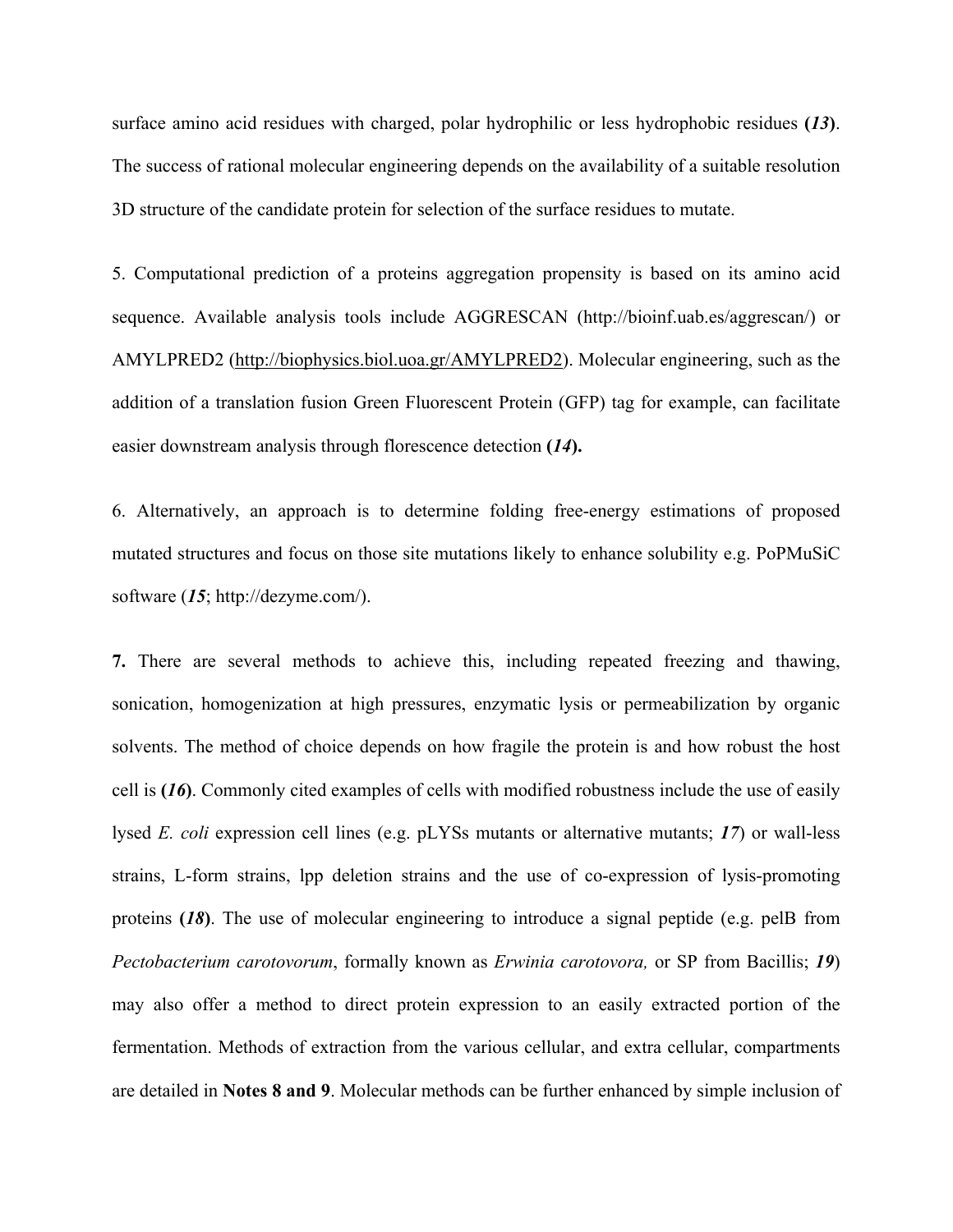specific additives and compounds to increase targeted protein accumulation **(***20***)** and downstream solubility **(***21***)**.

8. Proteins can also be selectively released from the various compartments of a bacterial host, for example proteins expressed in the periplasmic envelope can be selectively lysed by a method similar to that described by French and co-workers **(***22***)**. Pellet the bacterial cells to be disrupted by centrifugation at 800 x *g* for 3 min. Resuspend the pellet in Fractionation Buffer (F1) buffer in 20% of the original culture volume. The F1 comprises (final concentrations): 500 μg/mL lysozyme, 20% w/v sucrose, 1 m*M* EDTA, pH 8.0, 200 m*M* guanidine hydrochloride and 200 m*M* Tris-HCl, pH 8.0, at room temperature. Statically incubate the resuspended cells at room temperature for 15 min, after which add an equal volume of ice-cold water. Stand the mixture at room temperature for 15 min. Remove the cell debris by centrifugation at 10,400 x *g* for 10 min. Transfer the supernatant (containing the periplasmic fraction) to a clean container for further purification.

9. Proteins expressed and transported to the culture supernatant can also be conveniently concentrated by a method outlined by Caldwell and Lattemann **(***23***)**. In brief this method involves adding an equal volume of a PRMM solution (0.05 m*M* pyrogallol red, 0.16 m*M* sodium molybdate, 1.0 mM sodium oxalate, 50.0 mM succinic acid, 20% v/v methanol in H<sub>2</sub>O, adjusted to pH 2.0 with HCl) to cleared (0.22  $\mu$ m filtered) culture supernatant. Adjust the pH of the solution to 2.8  $(\pm 0.1)$ , and allow the proteins to precipitate for 1 to 2 h at room temperature, followed by an overnight incubation at 4°C. Sediment the precipitate by centrifugation at 10,000 x *g* for 1 h, and carefully remove the supernatant. Repeatedly rinse the precipitate with 1 mL of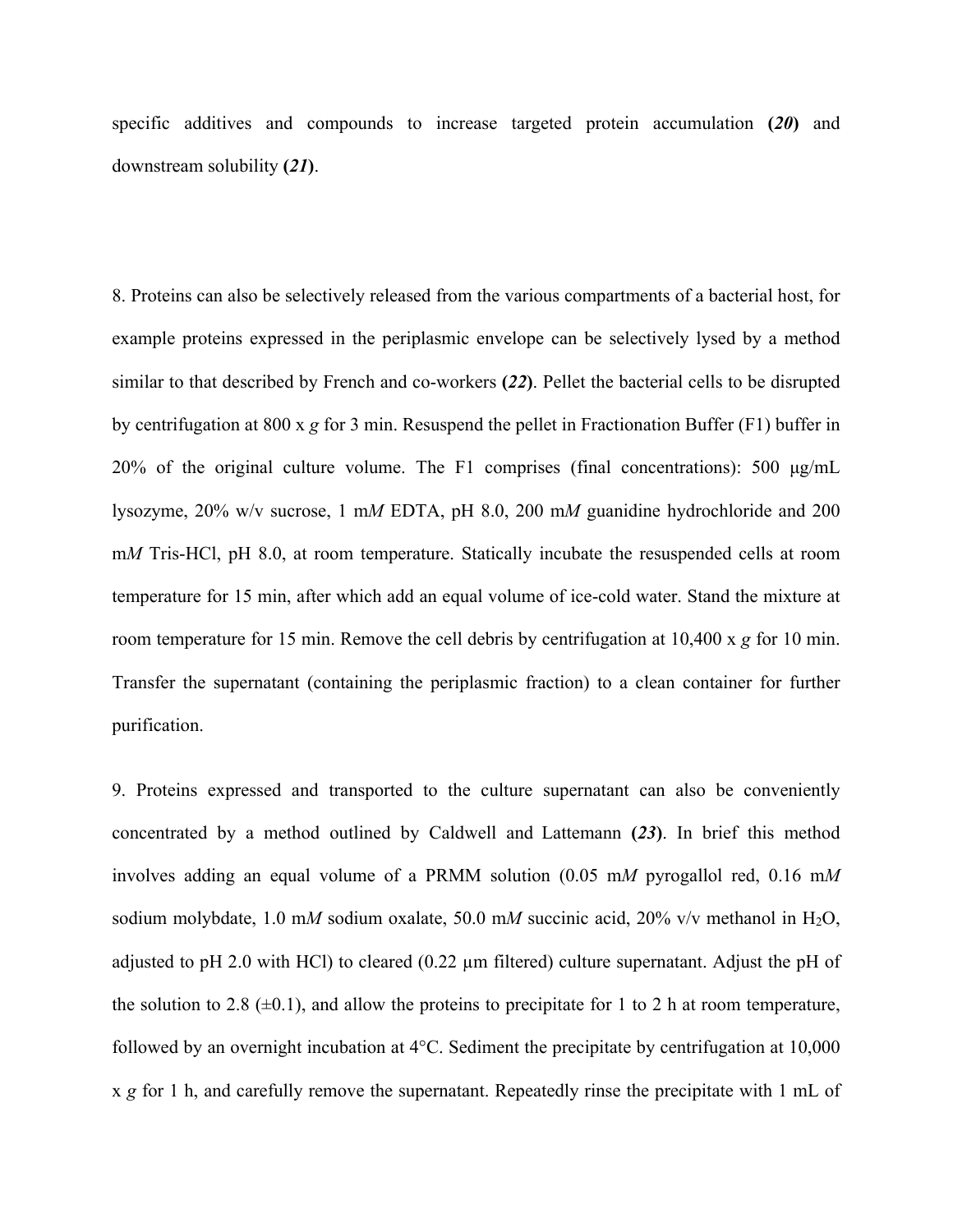acetone. Remove all traces of acetone by evaporation at room temperature. Solubilise the precipitate by adding 100  $\mu$ L of 2x SDS-PAGE sample buffer (25% glycerol, 8% SDS, 4% βmercaptoethanol, 0.02% bromophenol blue, 100 m*M* Tris-HCl, pH 6.8). These samples can be applied directly to an SDS-PAGE gel, if this type of analysis is required.

10. A protein is least soluble when at its isoelectric point (p*I*). Hence, selection of an appropriate pH buffer range is important e.g. Hepes (pH 6.8-8.2); Tris-HCl (pH 7.5-9); phosphate (pH 5.8- 8). To determine a given protein's p*I*, its accession number (or amino acid sequence in FASTA format) should first be retrieved from the Uniprot database (www.uniprot.org). Subsequently a webserver such as the bioinformatics resource portal can be utilised to determine a theoretical p*I* (http://web.expasy.org/compute  $pi$ ) and aid in appropriate buffer selection (e.g. choose a pH buffer one unit above or below the p*I* of the protein of interest).

11. If the expression host of choice is a yeast, one of the most widely used methods for the disruption is agitation with glass beads. Several cycles of agitation are interspersed with cooling cycles to avoid overheating.

12. The sonication process can generate large amounts of heat, which is why pulses are limited to  $\sim$ 20 s. In between pulses, cool the tube in ice or ice-water slurry for 30 s. If a large volume is required to be sonicated, split the cell suspension into two tubes, and alternate the sonication and cooling steps. Sonicate on ice where possible in order to maintain protein activity **(***24***,** *25***)** during sonication. See reference **(***26***)** for an in-depth review of sonication optimisation during recombinant protein lysis.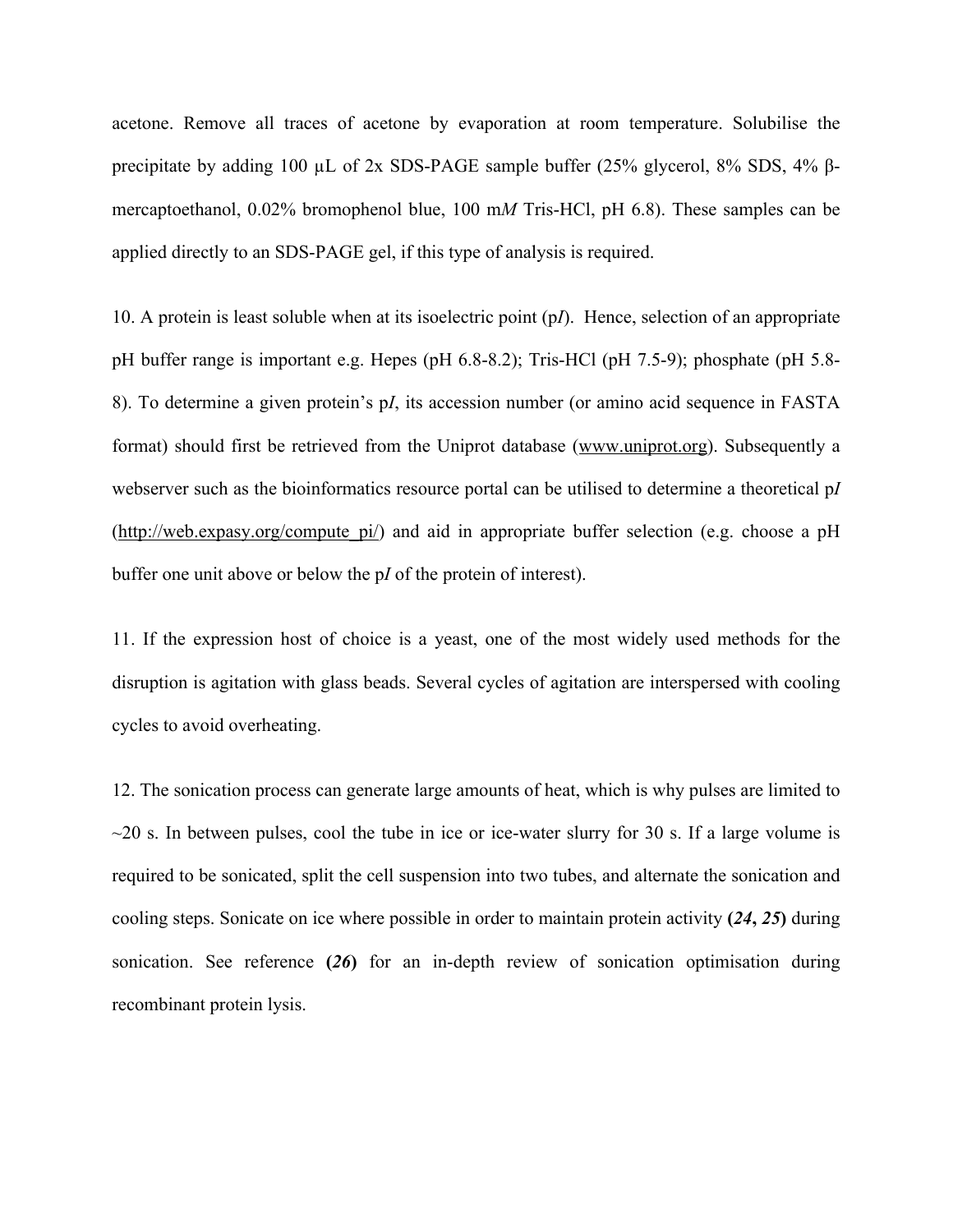13. The extraction process also releases proteases, which will digest all proteins in the solution. If the protein is sensitive to proteolysis, it is desirable to employ a protease inhibitor (*see* **Chapter 4**), to proceed quickly, to keep the extract cooled to minimise proteolysis and to select an easily lysed cell line that is ideally protease-deficient (*see* **Note 7**).

14. Lysozyme (500 μg/mL, to assist cell wall degradation) and DN*ase* I (100 U/mL, to degrade genomic DNA) can be added to the lysis buffer.

15. An alternative approach to quantify protein induction and over expression is to use a Nanodrop spectrophotometer (Thermo Scientific). Similar to a SDS-PAGE gel analysis it is best to compare an expressed sample lysate against a replicate non-induced sample as a control. If the protein of interest is catalytically active a crude lysate test of functional activity, or an appropriate bioassay may also give an indication of successful over expression and cell lysis.

16. The addition of high concentrations of salt to a protein solution causes precipitation by removing water from hydrophobic patches on the protein's surface, resulting in these patches aggregating together causing the protein to come out of solution. A number of salts can be used for this process; NaCl, Na<sub>2</sub>SO<sub>4</sub>, KCl, CaCl<sub>2</sub> and MgSO<sub>4</sub>, however,  $(NH<sub>4</sub>)<sub>2</sub>SO<sub>4</sub>$  is by far the most commonly used additive. This is due to several advantageous characteristics of the salt, including the fact that it has a high solubility in water (4 *M* saturation) and it has a low density at saturation allowing precipitated proteins to be collected by centrifugation. Hence the first proteins to be purified during ammonium sulphate precipitation are water-soluble proteins **(***27***)**. Alternatively, an empirically derived dual additive approach can also enhance selective protein precipitation based on the synergistic effect of electrostatic interactions in combination with traditional salting-out effects **(***28***)**.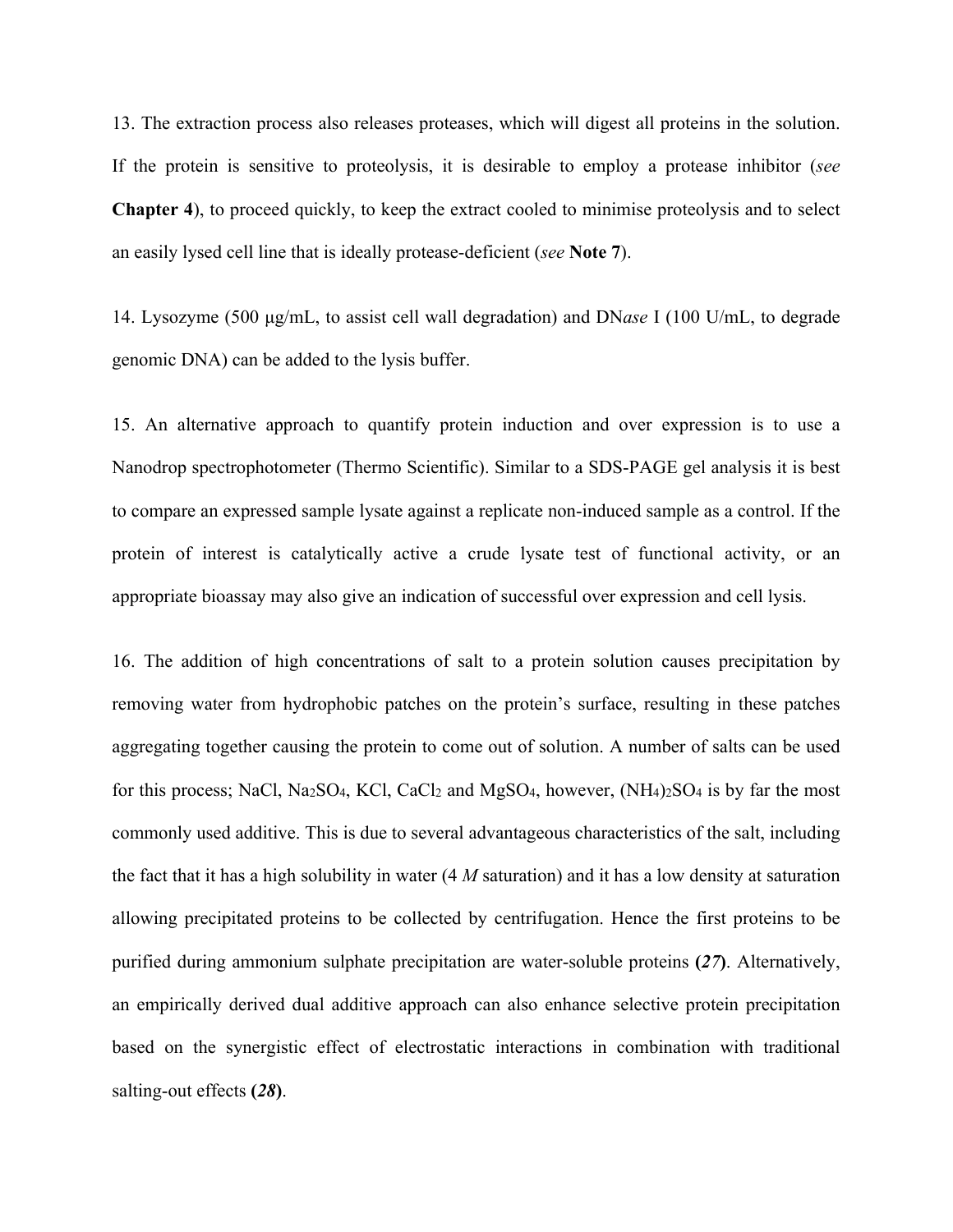17. The concentration of ammonium sulphate needed for precipitation varies from protein to protein and is dependent on salt/protein concentration, pH, temperature and time. It should be determined empirically **(***29***)**. In brief, this entails placing a volume of cell extract, e.g. 10 mL, into each of 5 test tubes. Adding, with gentle mixing, amounts of solid ammonium sulphate to yield 20 %, 30 %, 40 %, 50 % and 60 % w/v saturation and allowing to sit for 30 min to promote precipitation. The insoluble material is collected by centrifugation and the resulting pellets dissolved in an appropriate buffer, dialysed if required, and assayed for enzyme activity or analysed by SDS-PAGE.

Final concentrations of ammonium sulphate must be calculated using standard nomograms or with online tools ("Ammonium Sulfate Calculator", available at www.encorbio.com/protocols/AM-SO4.htm). Adding increasing amounts of ammonium sulphate causes the different fractions of a protein mixture to precipitate at different rates. One advantage of this method is that it can be performed inexpensively with very large volumes. Additionally, the high salt content of the precipitated protein permits its direct addition onto a hydrophobic interaction chromatography (HIC) purification column, thus speeding up the overall purification process.

18. Ammonium sulphate salt can be added either in saturated solution or directly as salt crystals. It may be advantageous to add pre-ground ammonium sulphate directly into the protein mixture as powdered solids during large-scale purification processes so that the effect of dilution by the salt solution is minimized. If a saturated salt solution is employed the amount of ammonium sulphate solution added must be recorded accurately, often this is achieved by dispensing from a graduated pipette. It is critical to avoid the spatial non-uniformity in the salt concentration during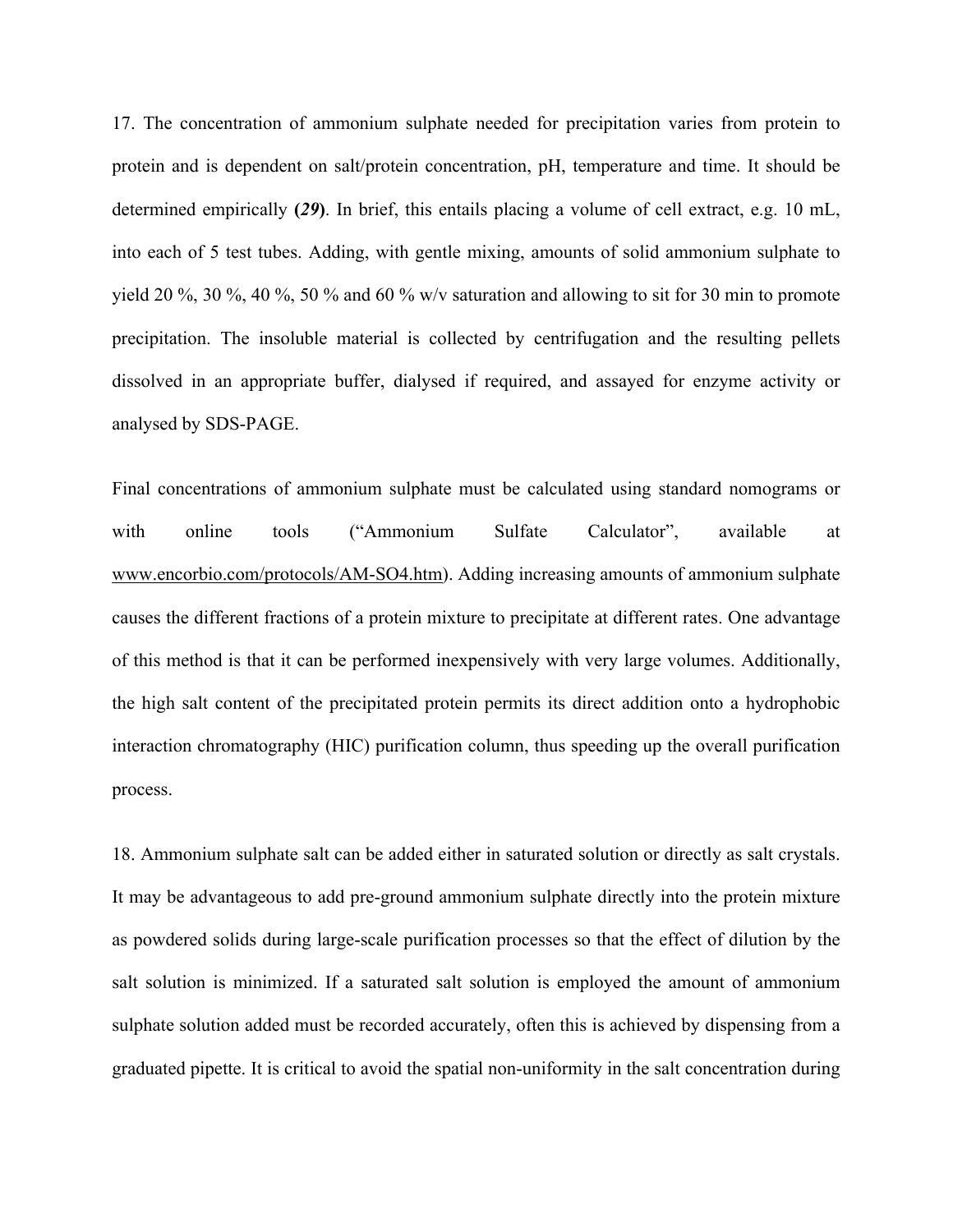the addition of the salt solution. Localized concentration "*hot-spots*" will prematurely initiate the precipitation of other proteins and inadvertently affect the precipitation process. Record the volume of the saturated ammonium sulphate solution required to precipitate the protein of interest. Also note that protein precipitation is not instantaneous; it may require more than 30 min to equilibrate.

19. Purification of integral membrane proteins requires the addition of a detergent such as sodium dodecyl sulphate (1% w/v SDS) to dissolve cell membranes and keep membrane proteins in solution during purification. It should be noted that SDS causes protein denaturation, hence milder detergents such as 1% Triton X-100 or 1% CHAPS can be used to retain the protein's native conformation during cell membrane dissolution.

20. Avoid frothing (as much as possible) when mixing, as air can promote oxidation of proteins and also cause protein denaturation at the air-water interface.

21. For many downstream processes it is important to de-salt and to remove/inhibit proteases (*see* **Chapter 4**) to avoid protein degradation. Alternatively, this salt rich preparation can be applied directly onto a hydrophobic interaction chromatography column, followed by a size exclusion column to effect purification and simultaneously remove precipitating salt (*see* **Note 17**).

22. TCA is a harmful skin and eye irritant. Always use correct personal protective equipment when handling it.

23. There are numerous options to effect other types of protein precipitation including (but not limited to) acetone precipitation (useful to simultaneously eliminate acetone soluble components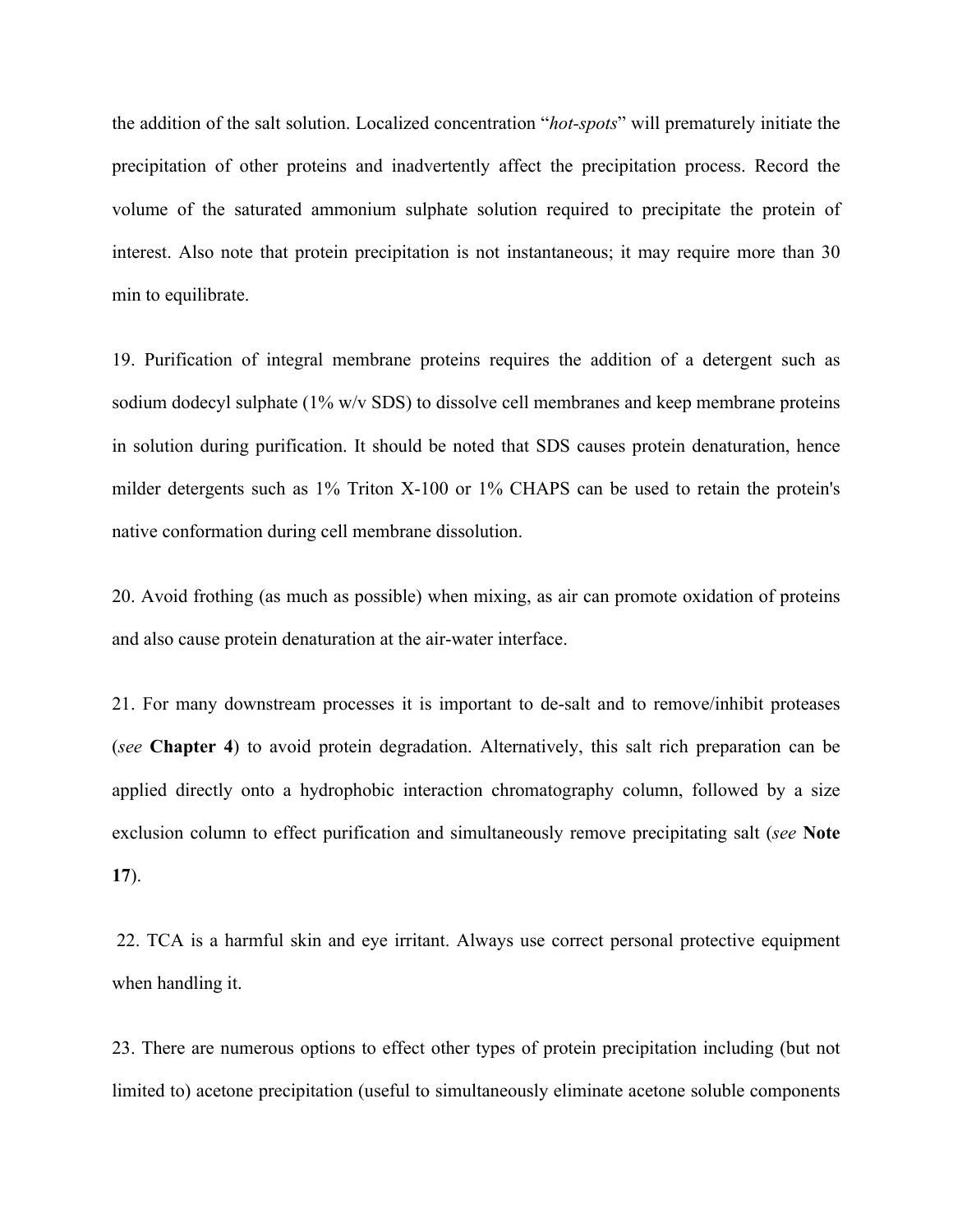and increase protein concentration), ethanol precipitation (useful to simultaneously concentrate proteins and remove traces of GuHCl prior to SDS-PAGE analysis), acidified acetone/methanol (50/50 v/v; useful to simultaneously remove acetone and methanol soluble interferences such as SDS prior to IEF analysis) and chloroform/methanol (50/50 v/v; useful to simultaneously remove salt and detergents).

24. The presence of trace amounts of TCA, carried through from the precipitation, can acidify the resuspension sample buffer. If further downstream processes are pH sensitive the sample buffer should be titrated with 1 *M* NaOH or 1 *M* Tris-HCl, pH 8.5, to obtain the desired pH for the required process. Acidified SDS-PAGE sample buffer, for example, can give a yellow colour. Correct titration will result in reversion to the typical blue sample buffer colour. Hint: A simple method to overcome this is to resuspend the samples in a slightly basic SDS-PAGE loading buffer (e.g. pH 9.0). Hence, any residual TCA left it will be neutralized by the basic buffer allowing direct addition onto the SDS-PAGE gel. Additionally, excess TCA traces will cause the Coomassie dye to precipitate during SDS-PAGE. If this is a problem repeat the optional wash steps outlined.

25. Recently Three Phase Fractionation, and derivatives such as Ionic liquid-based three phase partitioning, have been cited as effective alternatives both singularly **(***30***)** or as part of a combination approach such as preparative crystallisation **(***31***)***.* Three Phase Partitioning utilises saturated, buffered ammonium sulphate in combination with an equal volume of water miscible aliphatic alcohol, commonly *t*-butanol. The two solutions do not mix and a heterogeneous, twophase liquid is produced that can be used to partition proteins from whole cells without the need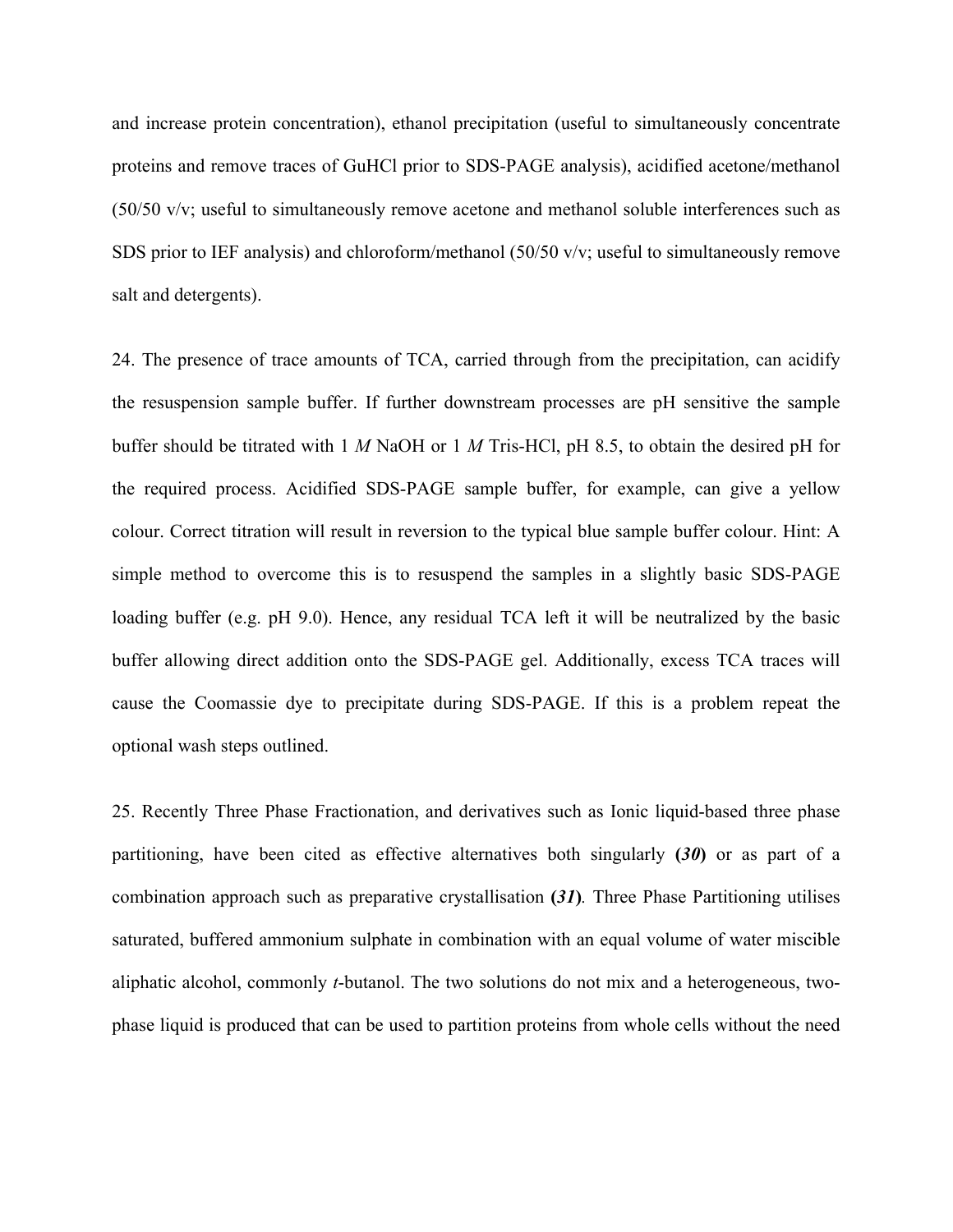to pre-lyse the cells. This process can be readily scaled-up for larger scale protein production and precipitation.

26. Although *t*-butanol is miscible with water, it is insoluble in aqueous solutions having high concentrations of salt, especially ammonium sulphate solutions. Three phases separate during centrifugation. The upper phase contains t-butanol, while the precipitate settles below the organic layer.

27. Expression of insoluble recombinant proteins has been noted as greater than 30% of all recombinantly expressed proteins **(***32***)**.

28. The interactions between solvents and proteins, and also proteins and proteins, determine the solubility of any given protein. Interactions can be classified as either attractive or repulsive. A protein will be soluble in a particular solvent if the net free energy of the proteins interactions is adequately negative (i.e. attractive). Additionally, protein solubility is improved if proteinprotein interactions have sufficiently positive net free energy (i.e. repulsive), although it should be noted that protein-protein interaction is modulated by the chemical nature of the solvent of choice. Conversely, insolubility typically results from net attractive forces between proteins and net repulsive forces between the solvent of choice and the protein of interest. Furthermore, a soluble protein can be insolubilised by a change in its free energy state in relation to the proteins, or the solvent, it interacts with and, hence, additions/subtractions to a protein solution should be carefully assessed on a small scale **(***33***)**.

29. The separation of one protein, or family of proteins, from other proteins by means of differential solubility with chemical reagents is based on the differential solubility between a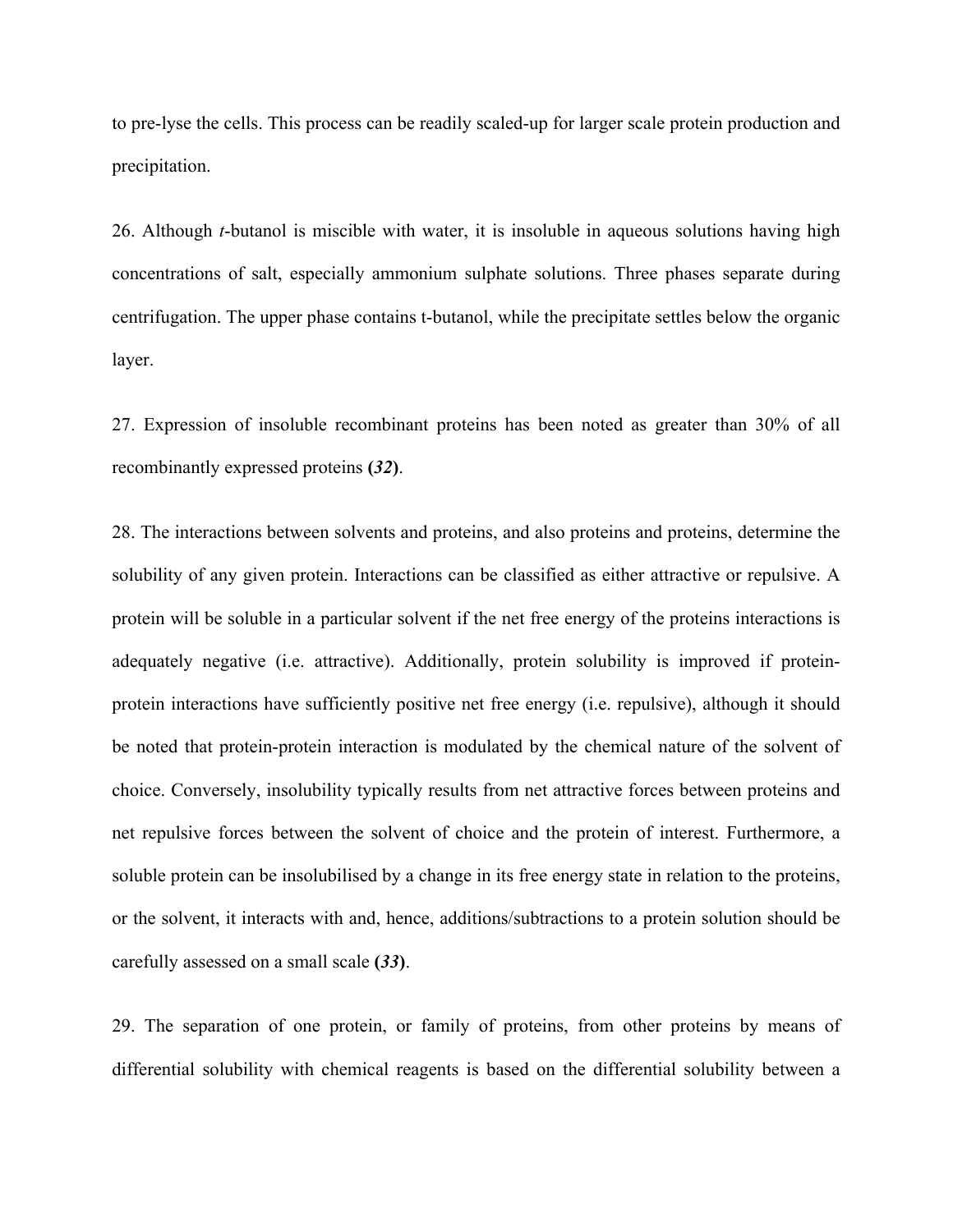liquid phase and a solid phase. The optimisation of this procedure is empirical but, Lindwall and colleagues **(***34***)** outline an optimisation procedure based on a sparse matrix approach; solubilisation buffers are composed based on "*solubility space*" which is related to accepted protein solubilisation theories. This method assists in identifying suitable solubilisation conditions for most over-expressed proteins (*see* **Note 30**).

30. Non-ionic detergents such as Triton X-100 are less effective in solubilizing hydrophobic proteins **(***35***).** An initial detergent screen may be required and can be performed to determine the optimum conditions for both solubilisation efficiency and maintenance of protein function. For example, during solubilisation a membrane protein is transferred from its natural environment to a buffered detergent solution. Membrane proteins require detergents for solubilisation during isolation as well as to maintain solubility.

31. It is important to remove existing aggregates that can act as nuclei to trigger aggregation during folding.

32. In brief, a typical membrane preparation protocol is as follows. Wash cells of interest three times with ice cold PBS, and then pellet at 500 x *g* for 10 min at 4°C. Discard the supernatant and resuspend the cells in 2 mL hypotonic buffer  $(10 \text{ mM HEPES [pH 7.9]}, 1.5 \text{ mM MgCl}_2, 10$ m*M* KCl, 0.5 m*M* DTT, 1X protease inhibitor cocktail containing 50 m*M* NaF, 2 m*M* Na3VO4, 1 m*M* Na<sub>4</sub>P<sub>2</sub>O<sub>7</sub>). Sonciate cells on ice for 1 min. Spin the lysate at 3,000 x *g* for 15 min at 4 °C, to remove cell debris. Transfer the supernatant to an Optiseal Polyallomer tube (Beckman 362185) and fill the tube with the lysate rich hypotonic buffer (fill volume 5 mL) and centrifuge at 100,000 x g for 1 h at 4 °C (in a NVT90 rotor using the Optima L-100 XP Ultracentrifuge, Beckman Coulter). After centrifugation, remove the supernatant and resuspend the membrane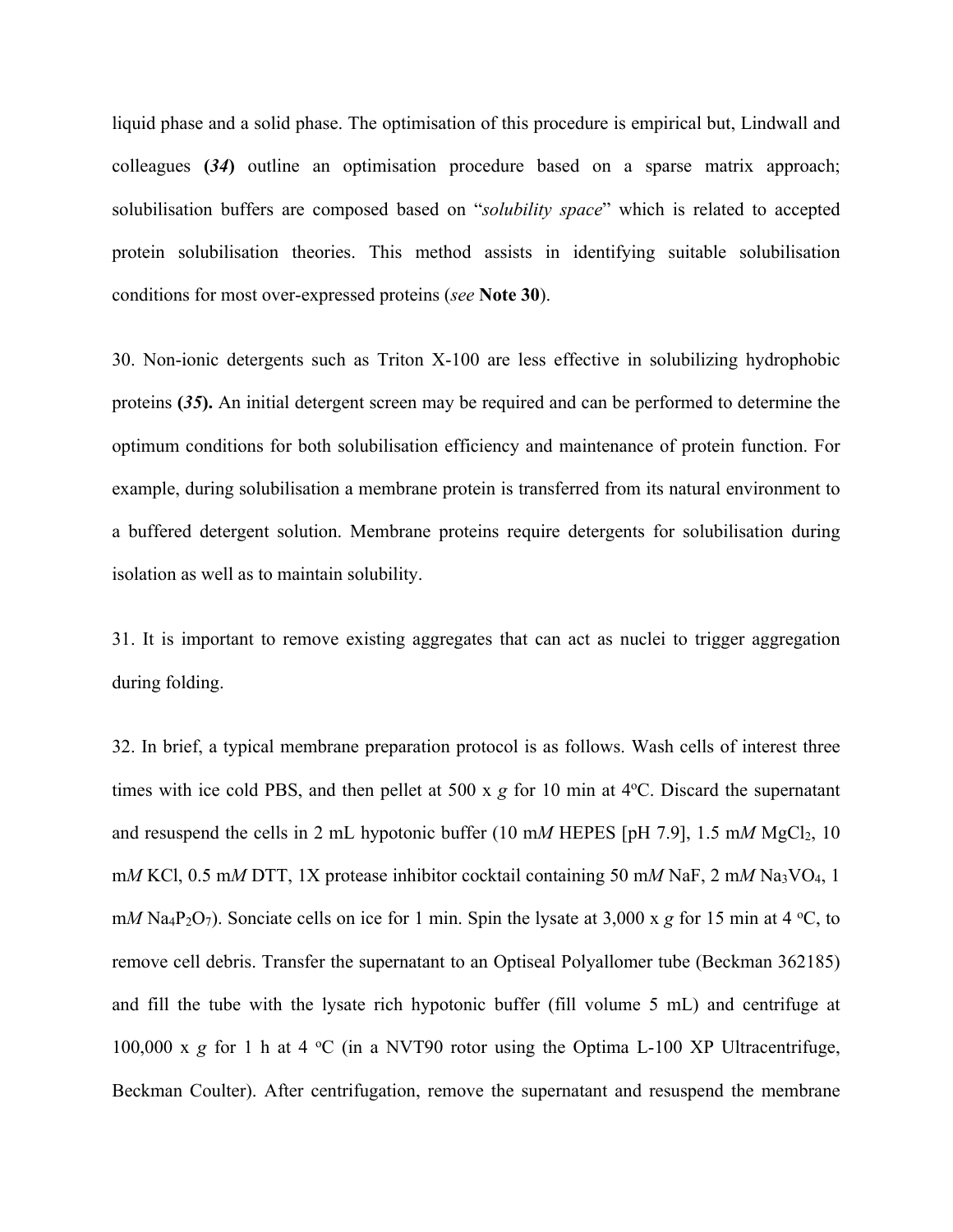pellets in 50 µL MES buffer (25 m*M* MES, 150 m*M* M NaCl, 1 % Triton X-100, pH 6.5). Finally, to aid complete solubilisation, sonicate the sample, on ice, for 10 sec.

33. The amount of time necessary for solubilisation may be less than this and can be optimized to 1 h once an appropriate detergent has been selected.

34. Detergent screening can be further facilitated if the recombinant protein of interest is tagged with GFP.

35. The final protein concentration should not exceed 0.05 to 0.1 mg/mL as dilute protein mixtures refold optimally at this concentration. A rapid and efficient mix is essential at this step. Constant literature reviews of the fundamental refolding processes are available; see **(***36***)** and **(***37***)** for comprehensive and accessible reviews of refolding solubilised proteins. Cited protocols range from empirical to rationally designed **(***38***)**. Alternatively, an open source collection of protocols, *REFOLD*, is available at http://refold.med.monash.edu.au/. These are practitioner derived standard protocols supplemented with hands-on practical considerations **(***39***)**.

36. The addition of a mild solubilising agent [e.g. 1 *M* 3(1-pyridinio)-1-propane sulfonate] during the refolding steps limits re-aggregation of re-folding proteins. For further information on this, Tsumoto and co-workers **(***40***)** compressively detail the effect of small molecule additives on refolding and aggregation of the proteins along with other considerations for refolding recombinant proteins.

37. Continual dialysis can be set up by using a gradient maker. In its simplest form, this consists of two containers of the same shape connected by a siphon. One container contains the low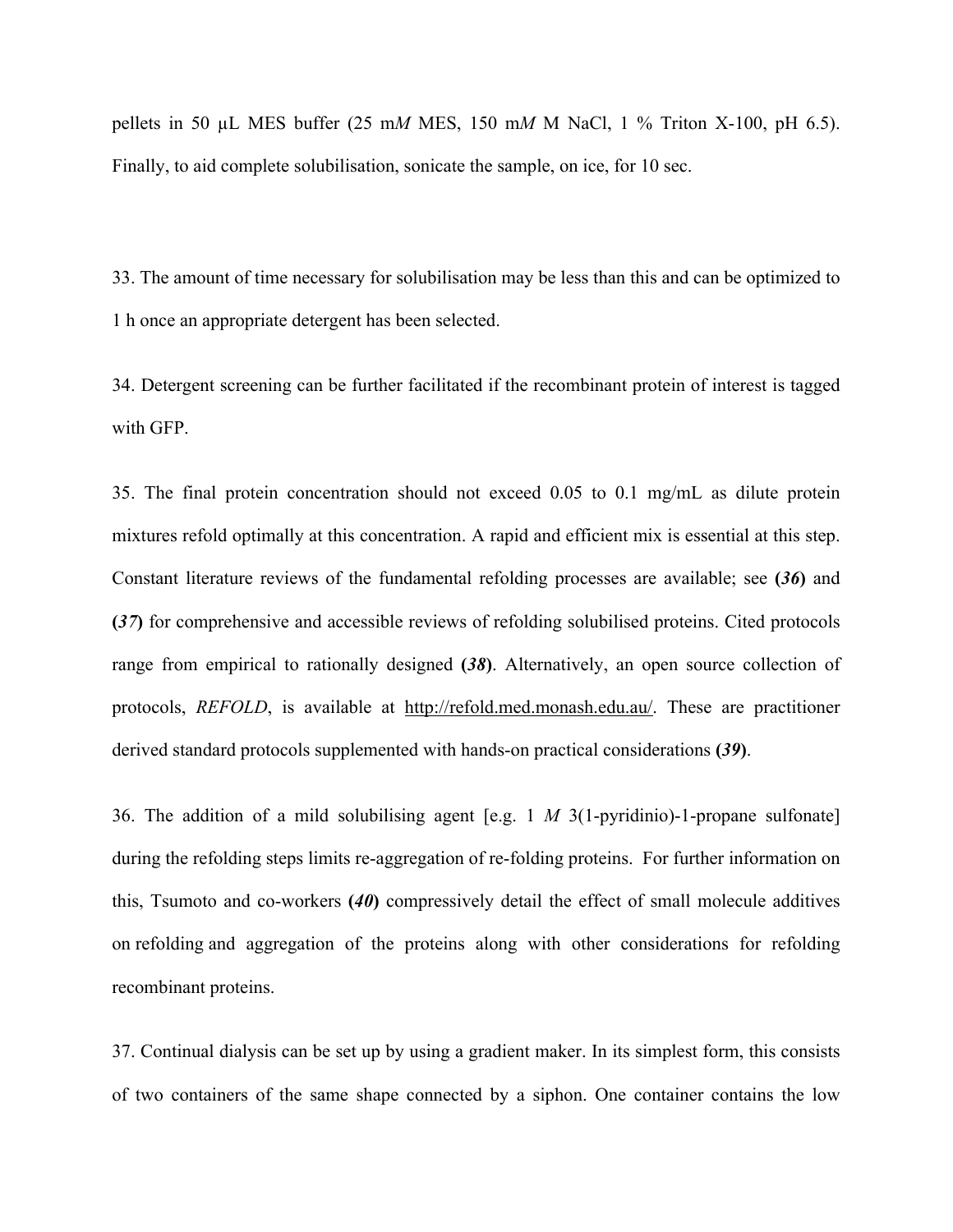concentration buffer, and the other contains high concentration buffer. The buffer is withdrawn from the low concentration container to the high concentration container. This will produce a linear gradient from high to low buffer concentrations over the total volume of the gradient. Once the "*low concentration buffer*" supply has been depleted, the dialysis tubing is removed from the larger vessel and placed in a similar, clean vessel containing fresh buffer at the same concentration as the original "*low concentration buffer*". The "*low concentration buffer"* vessel is replaced with a vessel containing buffer at the next lower concentration level and the process is allowed to continue until the "*low concentration buffer*" supply is depleted again. This process is repeated until the vessel containing the dialysis tubing has reached the desired final concentration, typically 0 *M* GuHCl.

38. See Rudolph and Lilie **(***41***)** for a comprehensive overview of protein refolding and **(***42***)** for an industrial viewpoint on that topic.

39. Most proteins can be stored at 4°C, without significant denaturation, for up to 24 h. For intermediate storage times (24 h to one week) the protein should be filter sterilised (through a 0.22  $\mu$ m filter) and stored at 4 $\rm{°C}$ . Additional supplements, such as a bacteriostatic agent (e.g. 0.1% sodium azide) can be included to avoid bacterial growth. For storage times greater than one week (up to several months) it is advisable to freeze the protein preparation. Rapid freezing helps reduce protein denaturation. It is useful to freeze the solution in small aliquots to avoid repeated freeze/thaw cycles which may reduce the biological activity of the protein. Additional stabilizing agents can also be added prior to freezing, such as glycerol  $(5-50\% \text{ w/v})$ , serum albumin  $(10)$ mg/mL), reducing agents (such as 1 m*M* DTT), and ligands/co-factors (depending on the nature of the target protein). Extended protein storage (several months to years) should be carried out at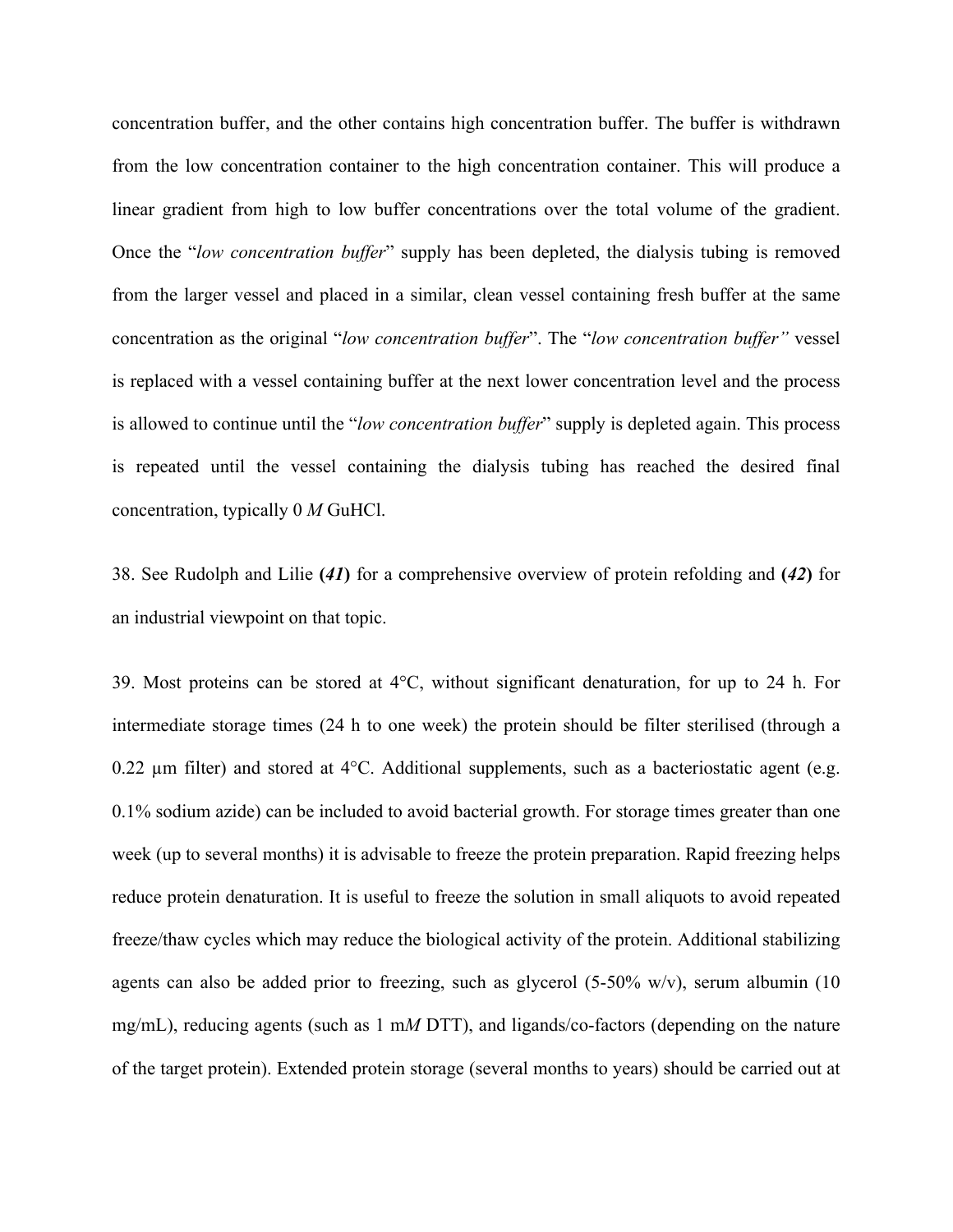-80°C or in liquid nitrogen. The addition of 50% (w/v) glycerol is recommended for storage at this temperature. Alternative strategies include storing the protein as an ammonium sulphate precipitate at 4°C, or at lower temperatures in a lyophilized form (*see also* **Chapter 9** for protocols and discussion regarding the storage and lyophilisation of proteins).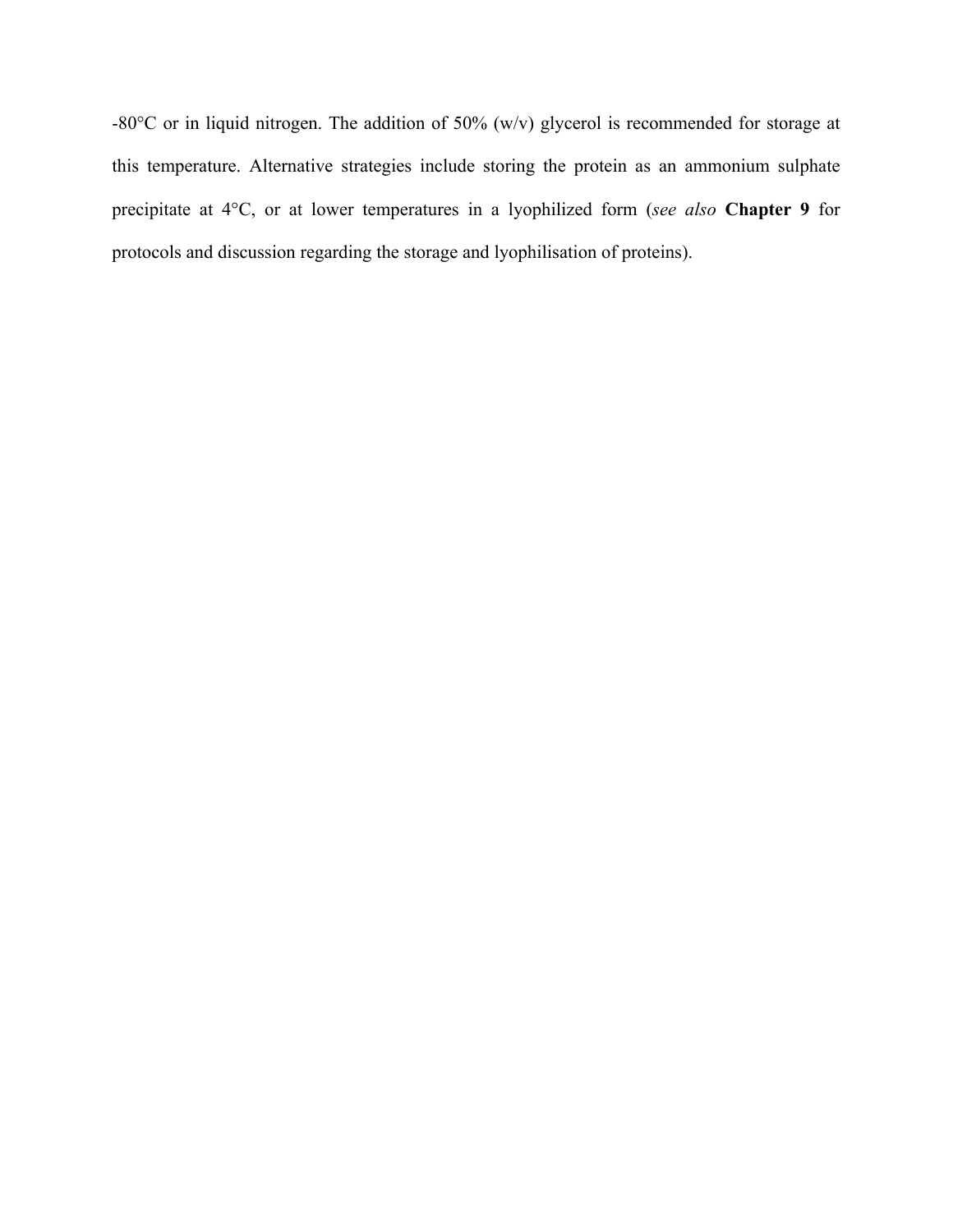#### **References**

1. O'Fágáin, C. (1997) Protein stability and its measurement, in *Stabilising protein function* (O'Fágáin, C., ed.), Springer Press, Berlin, pp 69-75.

2. Ramos, Y., García, Y., Llopiz, A., and Castellanos-Serra, L. (2008) Selectivity of bacterial proteome fractionation based on differential solubility: A mass spectrometry evaluation *Anal. Biochem*. **377**, 134–140.

3. Leimgruber, R. M. (2005) Extraction and solubilisation of proteins for proteomic studies, in *The Proteomics Protocols Handbook* (Walker J. M., ed.), Humana, Totowa, NJ, pp 1-18.

4. Habibi, N., Hashim, S. Z. M., Norouzi, A., and Samian, M. R. (2014). A review of machine learning methods to predict the solubility of overexpressed recombinant proteins in Escherichia coli. *BMC Bioinformatics*, **15**, 134.

5. Smialowski, P., Doose, G., Torkler, P., Kaufmann, S., and Frishman, D. (2012). PROSO II–a new method for protein solubility prediction. *FEBS Journal*, *279*, 2192-2200.

6. Hirose, S., and Noguchi, T. (2013). ESPRESSO: a system for estimating protein expression and solubility in protein expression systems. *Proteomics*, **13**, 1444-1456.

7. Villalobos, A., Ness, J. E., Gustafsson, C., Minshull, J., and Govindarajan, S. (2006). Gene Designer: a synthetic biology tool for constructing artificial DNA segments. *BMC Bioinformatics*, **7**, 285.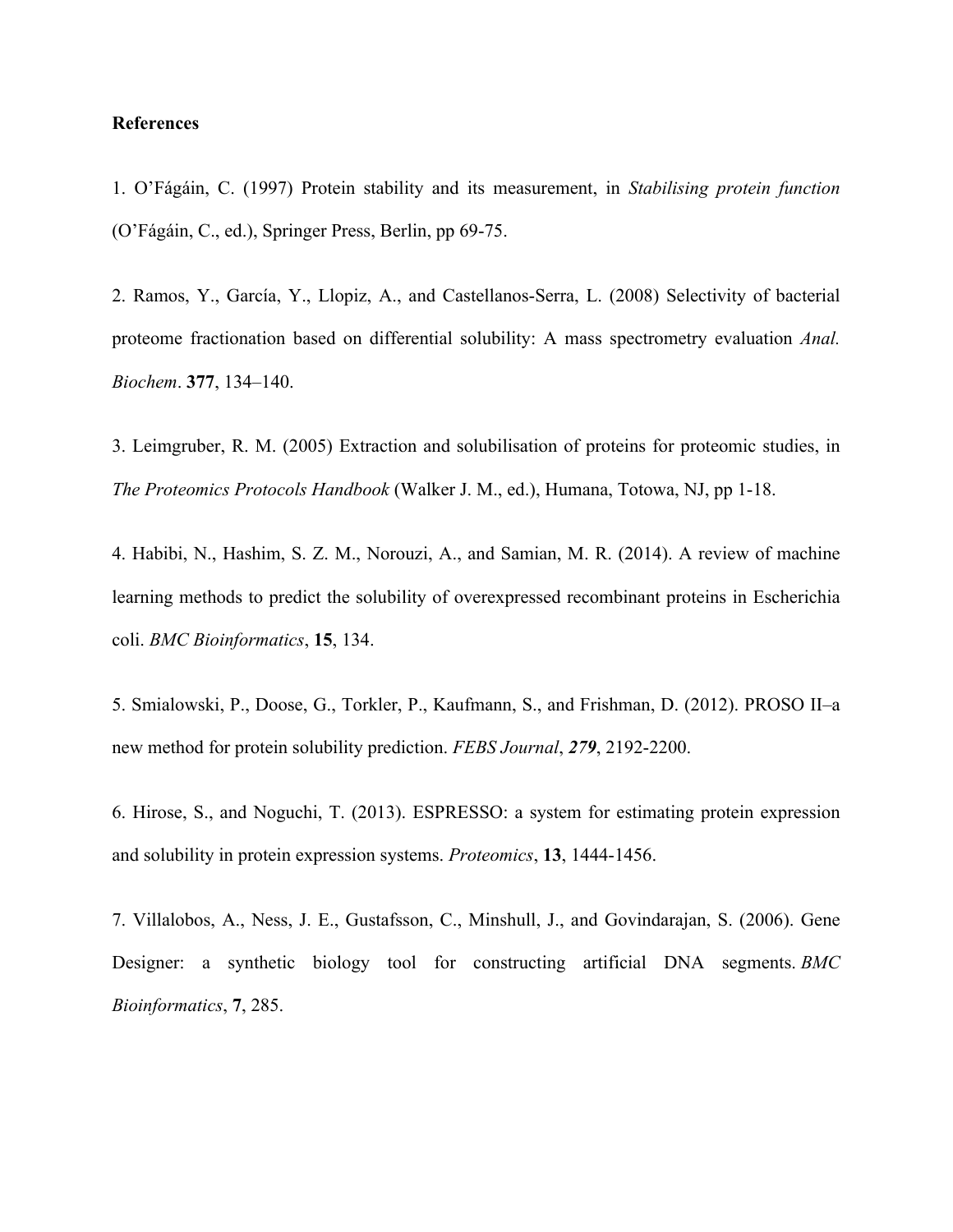8. Hays, F. A., Roe-Zurz, Z., and Stroud, R. M. (2010). Overexpression and purification of integral membrane proteins in yeast. *Methods in Enzymology*, **470**, 695-707.

9. Zheng, H., Miyakawa, T., Sawano, Y., Yamagoe, S., and Tanokura, M. (2013). Expression, high-pressure refolding and purification of human leukocyte cell-derived chemotaxin 2 (LECT2). *Protein Expression and Purification*, **88**, 221-229.

10. Dworeck, T., Petri, A. K., Muhammad, N., Fioroni, M., and Schwaneberg, U. (2011). FhuA deletion variant Δ1-159 overexpression in inclusion bodies and refolding with Polyethylene-Poly (ethylene glycol) diblock copolymer. *Protein Expression and Purification*, **77**, 75-79.

11. Rane, A. M., Jonnalagadda, S., and Li, Z. (2013). On-column refolding of bone morphogenetic protein-2 using cation exchange resin. *Protein Expression and Purification*, **90**, 135-140.

12. Yamaguchi, H., and Miyazaki, M. (2014). Refolding techniques for recovering biologically active recombinant proteins from inclusion bodies. *Biomolecules*, **4**, 235-251.

13. Pace, C. N., Grimsley, G. R., and Scholtz, J. M. (2009). Protein ionizable groups: pK values and their contribution to protein stability and solubility. *Journal of Biological Chemistry*, **284**, 13285-13289.

14. Trevino, S. R., Scholtz, J. M., and Pace, C. N. (2008). Measuring and increasing protein solubility. *Journal of Pharmaceutical Sciences*, **97**, 4155-4166.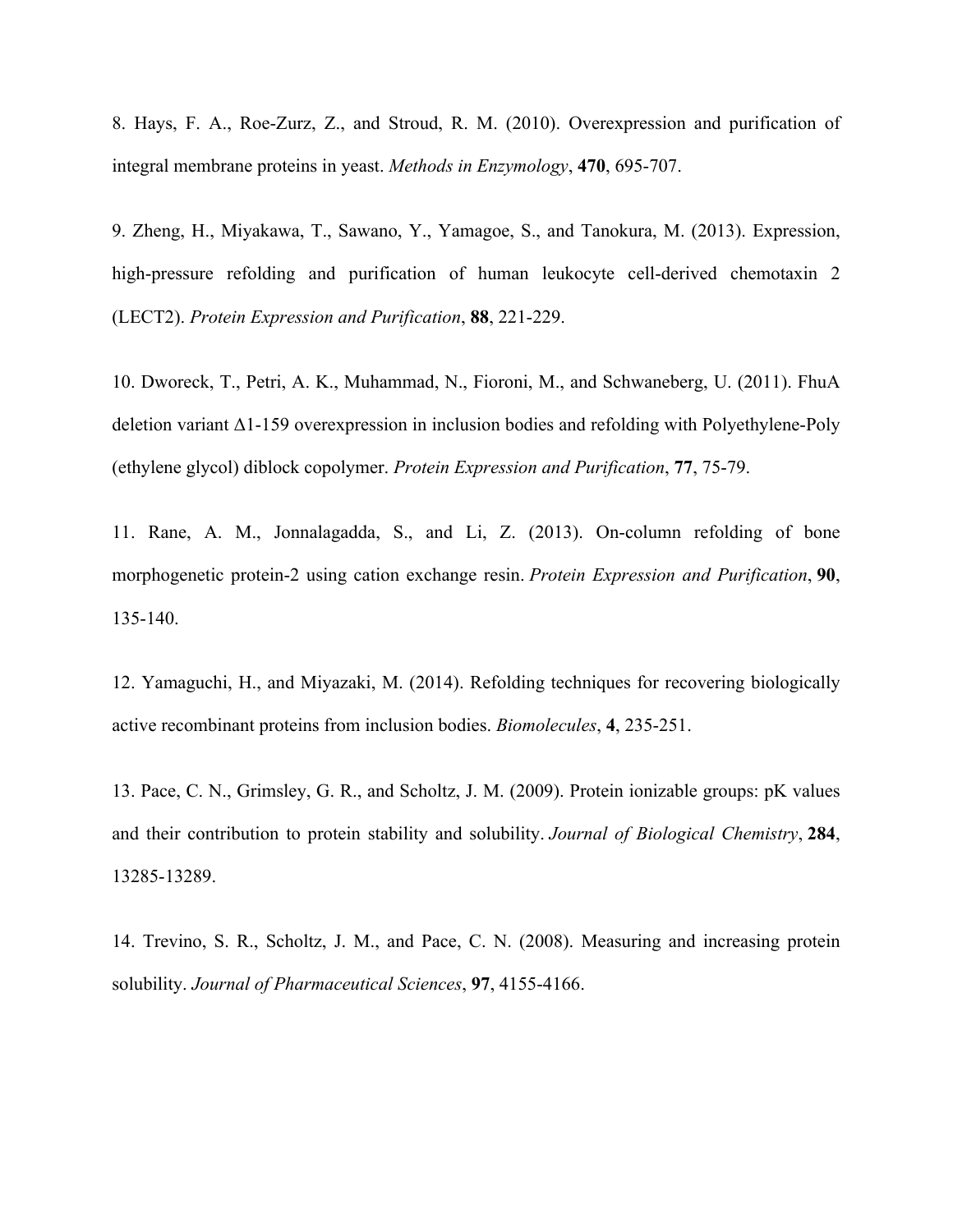15. Dehouck Y, Kwasigroch JM, Gilis D, Rooman M. (2011). PoPMuSiC 2.1: a web server for the estimation of protein stability changes upon mutation and sequence optimality. *BMC Bioinformatics*, **12**, 151.

16. Jonasson, P., Liljeqvist, S., Nygren, P. A., and Ståhl, S. (2002). Genetic design for facilitated production and recovery of recombinant proteins in Escherichia coli. *Biotechnology and Applied Biochemistry*, **35**, 91-105.

17. Chen, Z. Y., Cao, J., Xie, L., Li, X. F., Yu, Z. H., and Tong, W. Y. (2014). Construction of leaky strains and extracellular production of exogenous proteins in recombinant *Escherichia coli*. *Microbial Biotechnology*, **7**, 360-370.

18. Yoon S.H., Kim S.K., and Kim J.F. (2010). Secretory production of recombinant proteins in *Escherichia coli*. *Biotechnology*, **4**, 23–29.

19. Jonet, M. A., Mahadi, N. M., Murad, A. M. A., Rabu, A., Bakar, F. D. A., Rahim, R. A., and Illias, R. M. (2012). Optimization of a heterologous signal peptide by site-directed mutagenesis for improved secretion of recombinant proteins in *Escherichia coli*. *Journal of Molecular Microbiology and Biotechnology*, **22**, 48-58.

20. Fu, X. Y. (2010). Extracellular accumulation of recombinant protein by Escherichia coli in a defined medium. *Applied Microbiology and Biotechnology*, **88**, 75-86.

21. Leibly, D. J., Nguyen, T. N., Kao, L. T., Hewitt, S. N., Barrett, L. K., and Van Voorhis, W. C. (2012). Stabilizing additives added during cell lysis aid in the solubilization of recombinant proteins. *PLoS One*, **7**, e52482.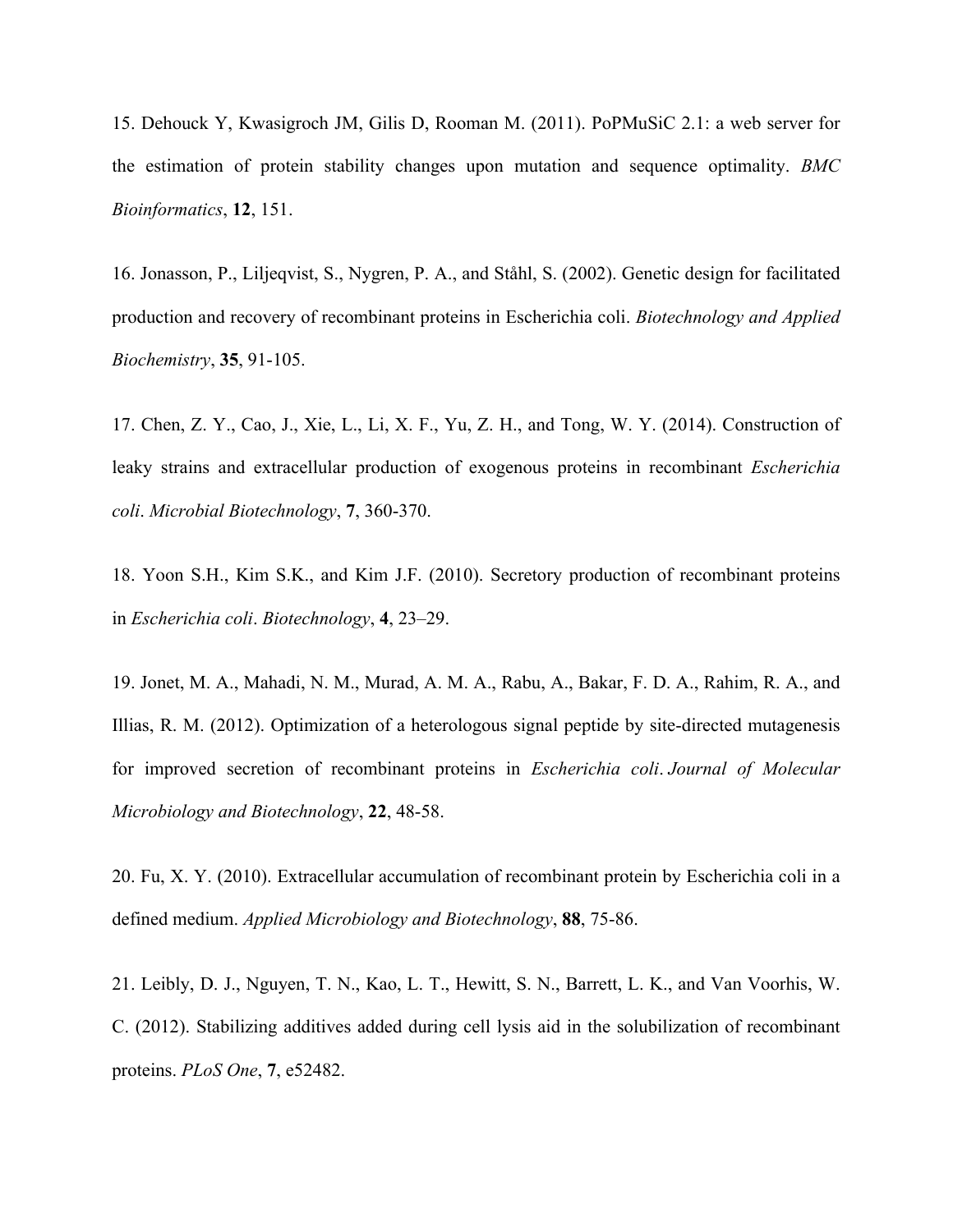22. French, C.; Keshavarz-Moore, E., Ward, J.M. (1996) Development of a simple method for the recovery of recombinant proteins from the *E.coli* periplasm. *Enzyme Microb. Technol.* **19**, 332–8.

23. Caldwell R.B., and Lattemann C.T. (2004) Simple and reliable method to precipitate proteins from bacterial culture supernatant. *Appl. Environ. Microb*. **70**, 610-12.

24. Islam, M. N., Zhang, M., and Adhikari, B. (2014). The inactivation of enzymes by ultrasound: a review of potential mechanisms. *Food Reviews International*, **30**, 1-21.

25. Özbek, B., and Ülgen, K. Ö. (2000). The stability of enzymes after sonication. *Process Biochemistry*, **35**, 1037-1043.

26. Feliu, J. X., Cubarsi, R., and Villaverde, A. (1998). Optimized release of recombinant proteins by ultrasonication of *E. coli* cells. *Biotechnology and Bioengineering*, **58**, 536-540.

27. Doonan, S. (2004) Bulk Purification by Fractional Precipitation, in *Protein Purification Protocols, Methods in Molecular Biology* (Cutler, P., ed.), Humana, Totowa, NJ, **244**, pp 117- 125.

28. Balasundaram, B., Sachdeva, S., and Bracewell, D. G. (2011). Dual salt precipitation for the recovery of a recombinant protein from *Escherichia coli*. *Biotechnology Progress*, **27**, 1306- 1314.

29. Burgess, R. R. (2009). Protein precipitation techniques. *Methods in Enzymology*, **463**, 331- 342.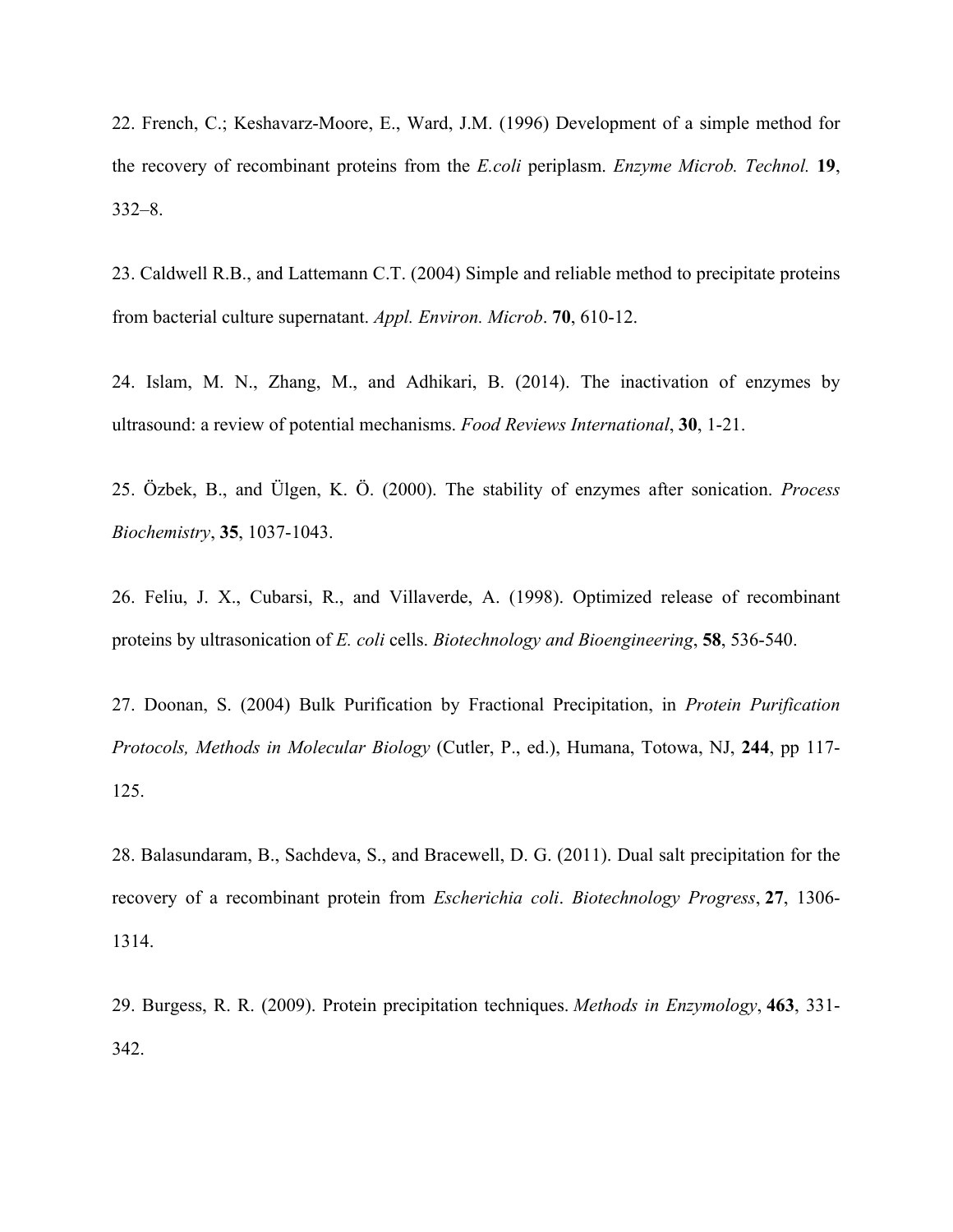30. Hekmat, D., Maslak, D., von Roman, M. F., Breitschwerdt, P., Ströhle, C., Vogt, A., Berensmeier, S., and Weuster-Botz, D. (2015). Non-chromatographic preparative purification of enhanced green fluorescent protein. *Journal of Biotechnology,* **194**, 84-90.

31. Hekmat, D., Breitschwerdt, P., and Weuster-Botz, D. (2015). Purification of proteins from solutions containing residual host cell proteins via preparative crystallization. *Biotechnology Letters*, 1-11.

32. Leibly, D. J., Nguyen, T. N., Kao, L. T., Hewitt, S. N., Barrett, L. K., and Van Voorhis, W. C. (2012). Stabilizing additives added during cell lysis aid in the solubilization of recombinant proteins. *PLoS ONE*, **7**, e52482.

33. Rothstein F. (1994) Differential Precipitation of Proteins, in *Protein Purification Process Engineering* (Harrison, R. G. ed), Marcel Dekker Inc., NY, pp 115-16.

34. Lindwall, G., Chau, M.-F., Gardner, S.R., and Kohlstaedt, L.A. (2000) A sparse matrix approach to the solubilisation of overexpressed proteins. *Protein Eng.* **13**, 67-71.

35. Luche S., Santoni, V., and Rabilloud, T. (2003). Evaluation of nonionic and zwitterionic detergents as membrane protein solubilizers in two-dimensional electrophoresis. *Proteomics* **3**, 249–253.

36. Cabrita, L. D., and Bottomley, S. P. (2004). Protein expression and refolding–a practical guide to getting the most out of inclusion bodies. *Biotechnology Annual Review*, **10**, 31-50.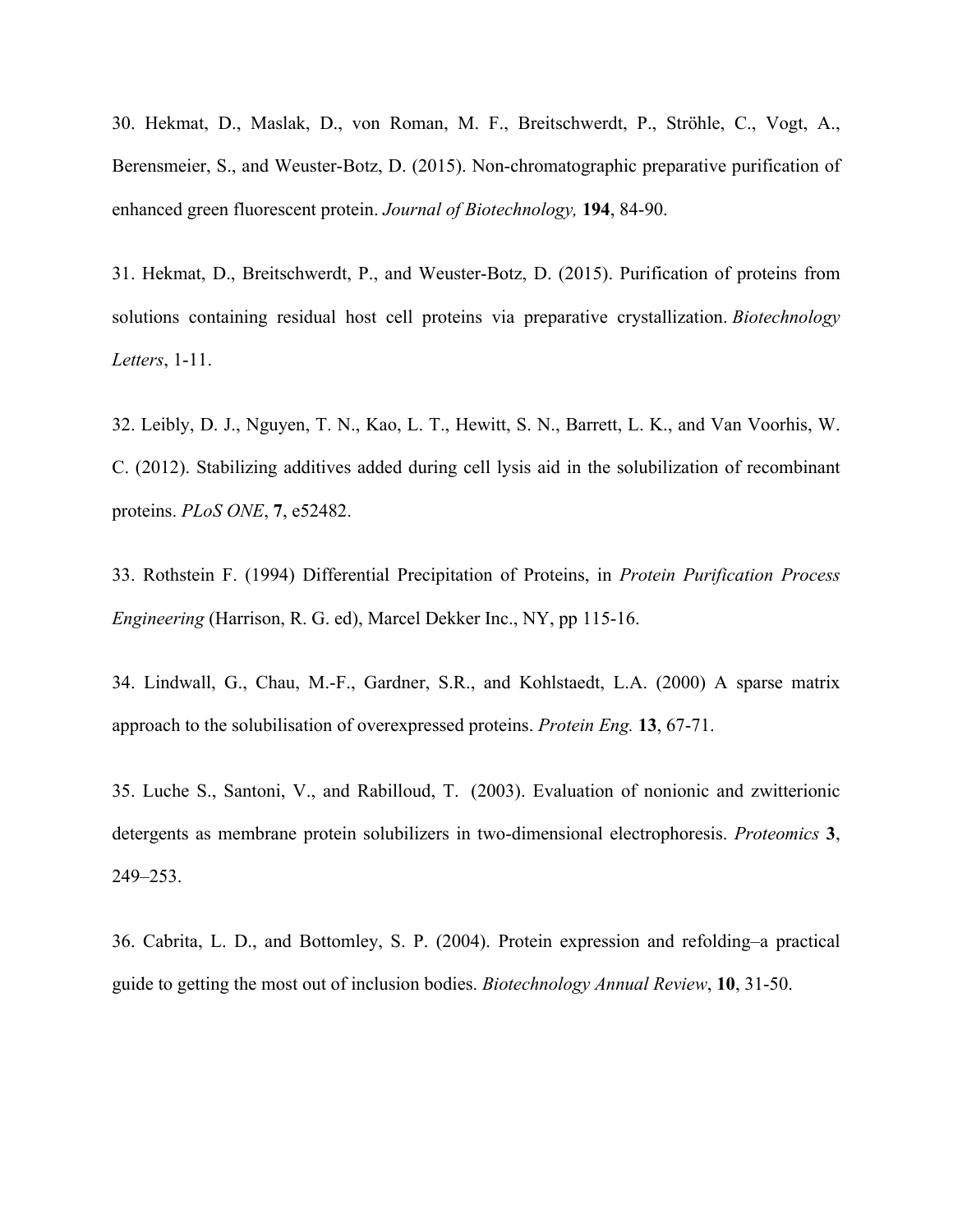37. Yamaguchi, H., and Miyazaki, M. (2014). Refolding techniques for recovering biologically active recombinant proteins from inclusion bodies. *Biomolecules*, **4**, 235-251.

38. Basu, A., Li, X., and Leong, S. S. J. (2011). Refolding of proteins from inclusion bodies: rational design and recipes. *Applied Microbiology and Biotechnology*, **92***, 241-251.*

39. Phan, J., Yamout, N., Schmidberger, J., Bottomley, S. P., and Buckle, A. M. (2011). Refolding your protein with a little help from REFOLD. *Methods in Molecular Biology*,**752**, 45- 57.

40. Tsumoto, K., Ejima, D., Kumagai, I., and Arakawa, T. (2003). Practical considerations in refolding proteins from inclusion bodies. *Protein Expression and Purification*, **28**, 1-8.

41. Rudolph, R., and Lilie, H. (1996) In vitro folding of inclusion body proteins. *FASEB* **10**, 49- 56.

42. Jungbauer, A., and Kaar, W. (2007) Current status of technical protein refolding. *J. Biotechnol.* **128**, 587-96.